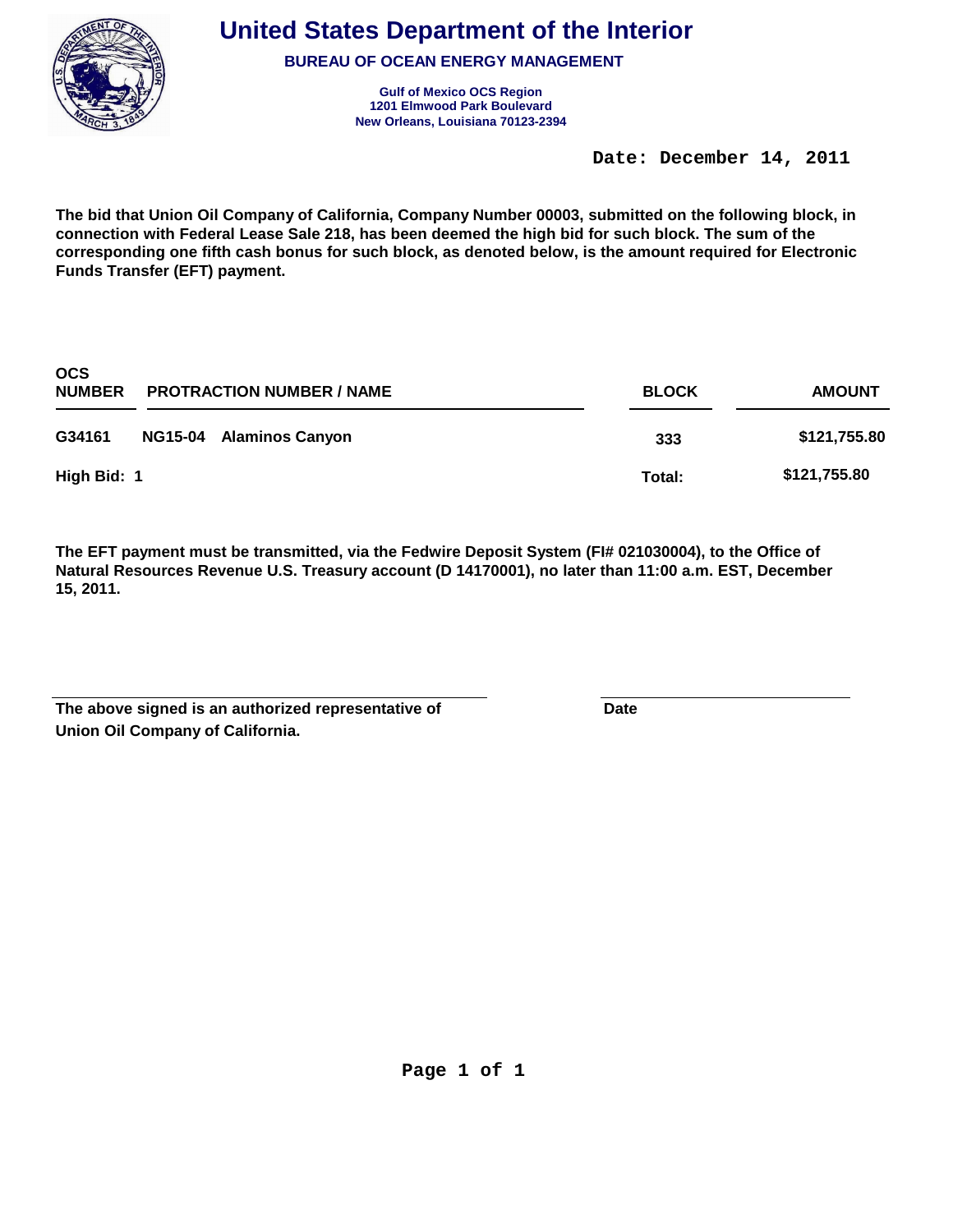

**BUREAU OF OCEAN ENERGY MANAGEMENT**

**Gulf of Mexico OCS Region New Orleans, Louisiana 70123-2394 1201 Elmwood Park Boulevard**

**Date: December 14, 2011** 

**The bids that ConocoPhillips Company, Company Number 00056, submitted on the following blocks, in connection with Federal Lease Sale 218, have been deemed the high bids for such blocks. The sum of the corresponding one fifth cash bonus for such blocks, as denoted below, is the amount required for Electronic Funds Transfer (EFT) payment.**

| <b>OCS</b><br><b>NUMBER</b> |                | <b>PROTRACTION NUMBER / NAME</b> | <b>BLOCK</b> | <b>AMOUNT</b> |
|-----------------------------|----------------|----------------------------------|--------------|---------------|
| G34042                      | <b>NG15-01</b> | <b>East Breaks</b>               | 372          | \$161,666.00  |
| G34043                      | <b>NG15-01</b> | <b>East Breaks</b>               | 373          | \$161,666.00  |
| G34044                      | <b>NG15-01</b> | <b>East Breaks</b>               | 417          | \$161,666.00  |
| G34045                      | <b>NG15-01</b> | <b>East Breaks</b>               | 418          | \$121,666.00  |
| G34046                      | <b>NG15-01</b> | <b>East Breaks</b>               | 494          | \$121,666.00  |
| G34048                      | <b>NG15-01</b> | <b>East Breaks</b>               | 501          | \$121,666.00  |
| G34051                      | <b>NG15-01</b> | <b>East Breaks</b>               | 504          | \$121,666.00  |
| G34052                      | <b>NG15-01</b> | <b>East Breaks</b>               | 508          | \$121,666.00  |
| G34053                      | <b>NG15-01</b> | <b>East Breaks</b>               | 537          | \$161,666.00  |
| G34054                      | <b>NG15-01</b> | <b>East Breaks</b>               | 538          | \$121,666.00  |
| G34058                      | <b>NG15-01</b> | <b>East Breaks</b>               | 544          | \$161,666.00  |
| G34061                      | <b>NG15-01</b> | <b>East Breaks</b>               | 547          | \$161,666.00  |
| G34062                      | <b>NG15-01</b> | <b>East Breaks</b>               | 548          | \$121,666.00  |
| G34063                      | <b>NG15-01</b> | <b>East Breaks</b>               | 549          | \$121,666.00  |
| G34064                      | <b>NG15-01</b> | <b>East Breaks</b>               | 550          | \$161,666.00  |
| G34067                      | <b>NG15-01</b> | <b>East Breaks</b>               | 578          | \$161,666.00  |
| G34068                      | <b>NG15-01</b> | <b>East Breaks</b>               | 579          | \$161,666.00  |
| G34069                      | <b>NG15-01</b> | <b>East Breaks</b>               | 581          | \$121,666.00  |
| G34070                      | <b>NG15-01</b> | <b>East Breaks</b>               | 582          | \$121,666.00  |
| G34071                      | <b>NG15-01</b> | <b>East Breaks</b>               | 585          | \$121,666.00  |
| G34072                      | <b>NG15-01</b> | <b>East Breaks</b>               | 586          | \$121,666.00  |
| G34076                      | <b>NG15-01</b> | <b>East Breaks</b>               | 624          | \$121,666.00  |
| G34077                      | <b>NG15-01</b> | <b>East Breaks</b>               | 625          | \$121,666.00  |
| G34078                      | <b>NG15-01</b> | <b>East Breaks</b>               | 626          | \$121,666.00  |
| G34079                      | <b>NG15-01</b> | <b>East Breaks</b>               | 627          | \$121,666.00  |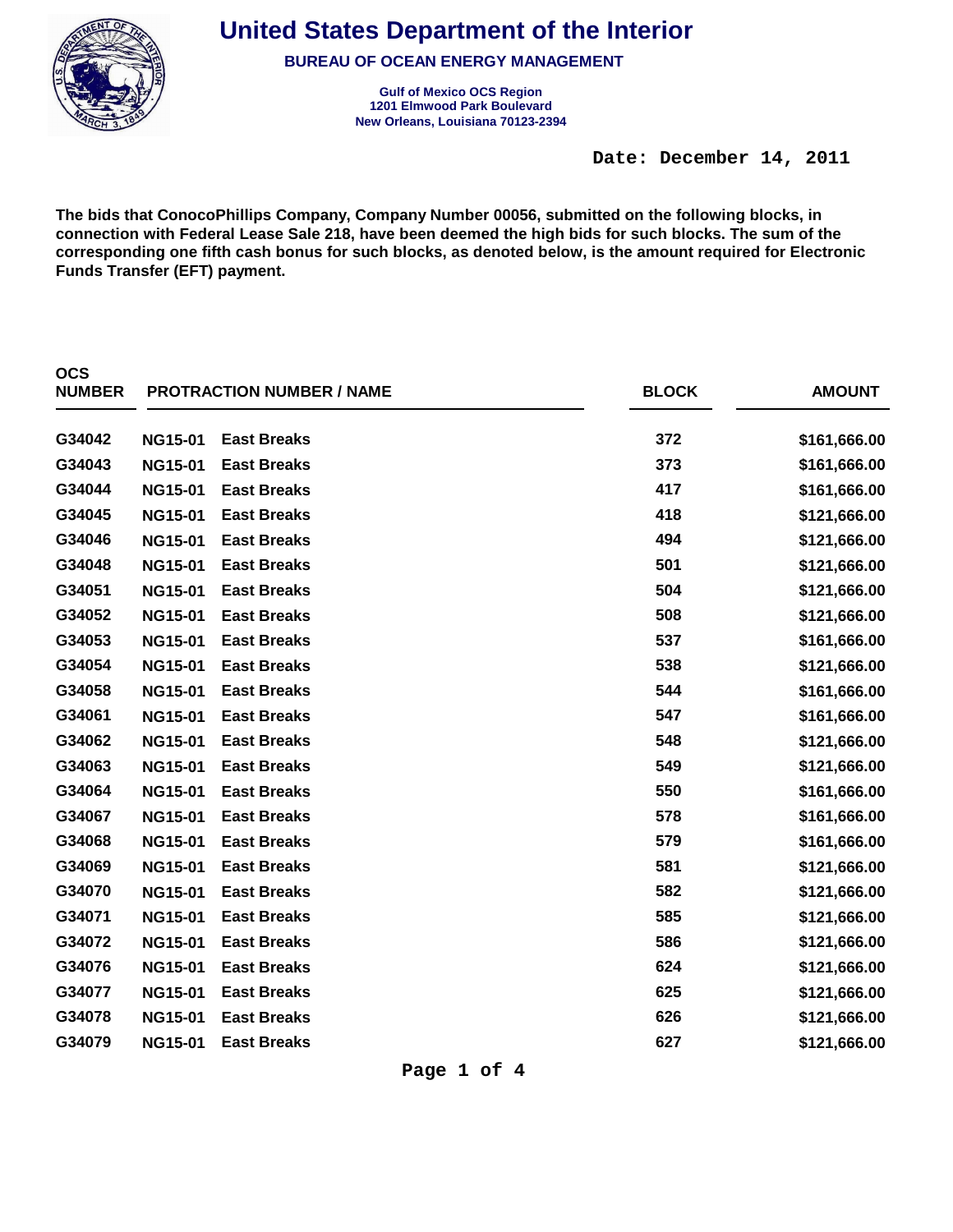

**BUREAU OF OCEAN ENERGY MANAGEMENT**

**Gulf of Mexico OCS Region New Orleans, Louisiana 70123-2394 1201 Elmwood Park Boulevard**

**Date: December 14, 2011** 

| <b>OCS</b><br><b>NUMBER</b> |                | <b>PROTRACTION NUMBER / NAME</b> | <b>BLOCK</b> | <b>AMOUNT</b> |
|-----------------------------|----------------|----------------------------------|--------------|---------------|
| G34085                      | <b>NG15-01</b> | <b>East Breaks</b>               | 670          | \$121,666.00  |
| G34086                      | <b>NG15-01</b> | <b>East Breaks</b>               | 671          | \$121,666.00  |
| G34087                      | <b>NG15-01</b> | <b>East Breaks</b>               | 672          | \$121,666.00  |
| G34088                      | <b>NG15-01</b> | <b>East Breaks</b>               | 673          | \$121,666.00  |
| G34093                      | <b>NG15-01</b> | <b>East Breaks</b>               | 688          | \$121,666.00  |
| G34094                      | <b>NG15-01</b> | <b>East Breaks</b>               | 716          | \$121,666.00  |
| G34095                      | <b>NG15-01</b> | <b>East Breaks</b>               | 717          | \$121,666.00  |
| G34107                      | <b>NG15-01</b> | <b>East Breaks</b>               | 908          | \$121,666.00  |
| G34108                      | <b>NG15-01</b> | <b>East Breaks</b>               | 950          | \$121,666.00  |
| G34110                      | <b>NG15-01</b> | <b>East Breaks</b>               | 952          | \$121,666.00  |
| G34128                      | <b>NG15-04</b> | <b>Alaminos Canyon</b>           | 160          | \$161,666.00  |
| G34129                      | <b>NG15-04</b> | <b>Alaminos Canyon</b>           | 161          | \$161,666.00  |
| G34130                      | <b>NG15-04</b> | <b>Alaminos Canyon</b>           | 187          | \$161,666.00  |
| G34131                      | <b>NG15-04</b> | <b>Alaminos Canyon</b>           | 188          | \$161,666.00  |
| G34132                      | <b>NG15-04</b> | <b>Alaminos Canyon</b>           | 189          | \$161,666.00  |
| G34133                      | <b>NG15-04</b> | <b>Alaminos Canyon</b>           | 190          | \$161,666.00  |
| G34134                      | <b>NG15-04</b> | <b>Alaminos Canyon</b>           | 191          | \$161,666.00  |
| G34135                      | <b>NG15-04</b> | <b>Alaminos Canyon</b>           | 192          | \$161,666.00  |
| G34136                      | <b>NG15-04</b> | <b>Alaminos Canyon</b>           | 200          | \$161,666.00  |
| G34137                      | <b>NG15-04</b> | <b>Alaminos Canyon</b>           | 201          | \$161,666.00  |
| G34138                      | <b>NG15-04</b> | <b>Alaminos Canyon</b>           | 202          | \$161,666.00  |
| G34139                      | <b>NG15-04</b> | <b>Alaminos Canyon</b>           | 203          | \$161,666.00  |
| G34140                      | <b>NG15-04</b> | <b>Alaminos Canyon</b>           | 232          | \$161,682.00  |
| G34141                      | <b>NG15-04</b> | <b>Alaminos Canyon</b>           | 233          | \$161,682.00  |
| G34142                      | <b>NG15-04</b> | <b>Alaminos Canyon</b>           | 234          | \$161,682.00  |
| G34143                      | <b>NG15-04</b> | <b>Alaminos Canyon</b>           | 237          | \$161,666.00  |
| G34144                      | <b>NG15-04</b> | <b>Alaminos Canyon</b>           | 242          | \$161,666.00  |
| G34145                      | <b>NG15-04</b> | <b>Alaminos Canyon</b>           | 243          | \$161,666.00  |
| G34146                      | <b>NG15-04</b> | <b>Alaminos Canyon</b>           | 244          | \$161,666.00  |
| G34147                      | <b>NG15-04</b> | <b>Alaminos Canyon</b>           | 245          | \$161,666.00  |
| G34151                      | <b>NG15-04</b> | <b>Alaminos Canyon</b>           | 277          | \$161,666.00  |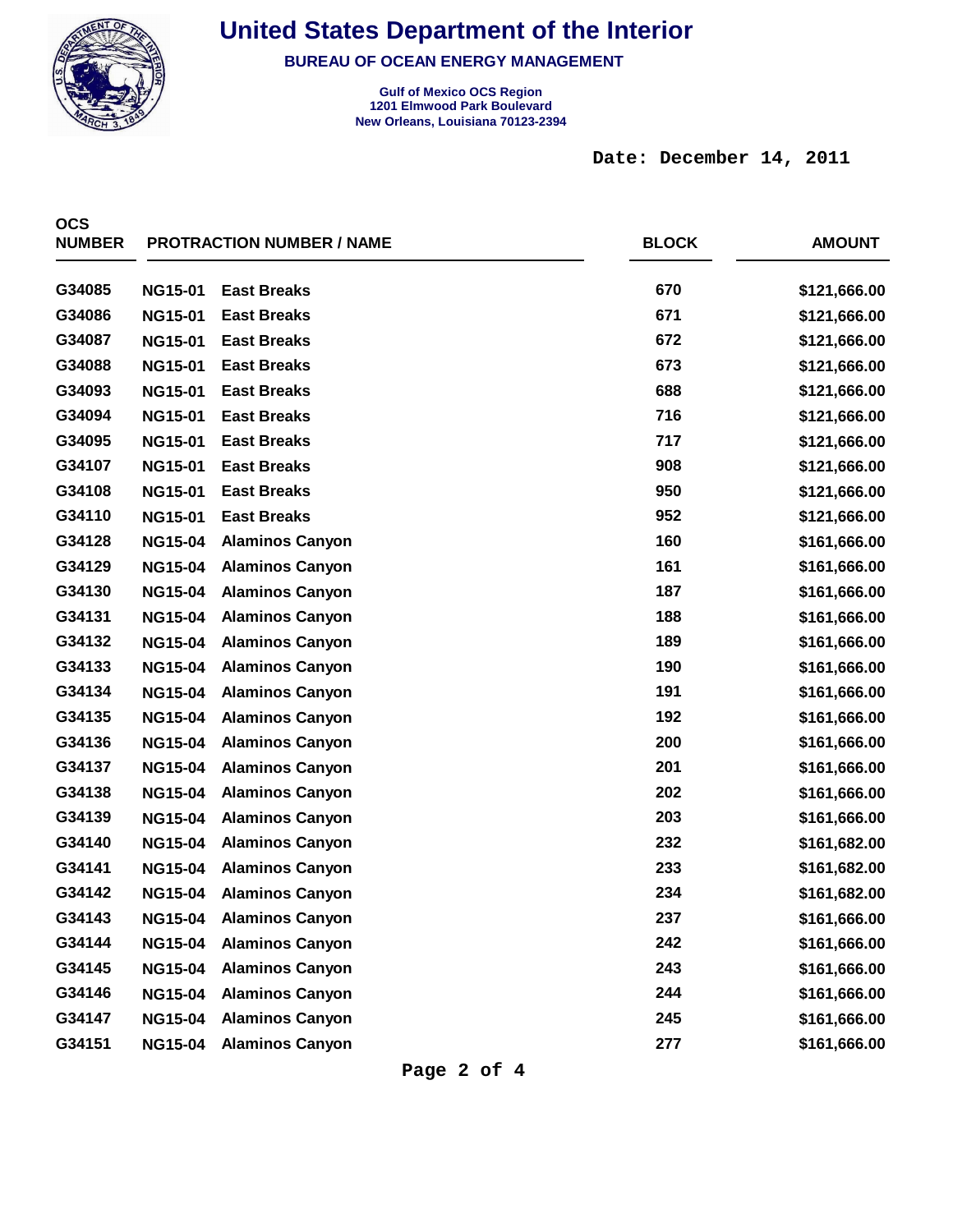

**BUREAU OF OCEAN ENERGY MANAGEMENT**

**Gulf of Mexico OCS Region New Orleans, Louisiana 70123-2394 1201 Elmwood Park Boulevard**

**Date: December 14, 2011** 

| <b>OCS</b><br><b>NUMBER</b> |                | <b>PROTRACTION NUMBER / NAME</b> | <b>BLOCK</b> | <b>AMOUNT</b> |
|-----------------------------|----------------|----------------------------------|--------------|---------------|
| G34152                      | <b>NG15-04</b> | <b>Alaminos Canyon</b>           | 278          | \$161,682.00  |
| G34153                      | <b>NG15-04</b> | <b>Alaminos Canyon</b>           | 281          | \$161,666.00  |
| G34154                      | <b>NG15-04</b> | <b>Alaminos Canyon</b>           | 284          | \$161,666.00  |
| G34155                      | <b>NG15-04</b> | <b>Alaminos Canyon</b>           | 285          | \$161,666.00  |
| G34156                      | <b>NG15-04</b> | <b>Alaminos Canyon</b>           | 286          | \$161,666.00  |
| G34157                      | <b>NG15-04</b> | <b>Alaminos Canyon</b>           | 287          | \$161,666.00  |
| G34158                      | <b>NG15-04</b> | <b>Alaminos Canyon</b>           | 288          | \$161,666.00  |
| G34159                      | <b>NG15-04</b> | <b>Alaminos Canyon</b>           | 323          | \$161,666.00  |
| G34160                      | <b>NG15-04</b> | <b>Alaminos Canyon</b>           | 324          | \$161,666.00  |
| G34162                      | <b>NG15-04</b> | <b>Alaminos Canyon</b>           | 367          | \$161,666.00  |
| G34163                      | <b>NG15-04</b> | <b>Alaminos Canyon</b>           | 368          | \$161,666.00  |
| G34164                      | <b>NG15-04</b> | <b>Alaminos Canyon</b>           | 371          | \$161,666.00  |
| G34165                      | <b>NG15-04</b> | <b>Alaminos Canyon</b>           | 372          | \$161,666.00  |
| G34167                      | <b>NG15-04</b> | <b>Alaminos Canyon</b>           | 412          | \$161,666.00  |
| G34168                      | <b>NG15-04</b> | <b>Alaminos Canyon</b>           | 413          | \$161,666.00  |
| G34169                      | <b>NG15-04</b> | <b>Alaminos Canyon</b>           | 414          | \$161,666.00  |
| G34170                      | <b>NG15-04</b> | <b>Alaminos Canyon</b>           | 417          | \$161,666.00  |
| G34173                      | <b>NG15-04</b> | <b>Alaminos Canyon</b>           | 503          | \$161,666.00  |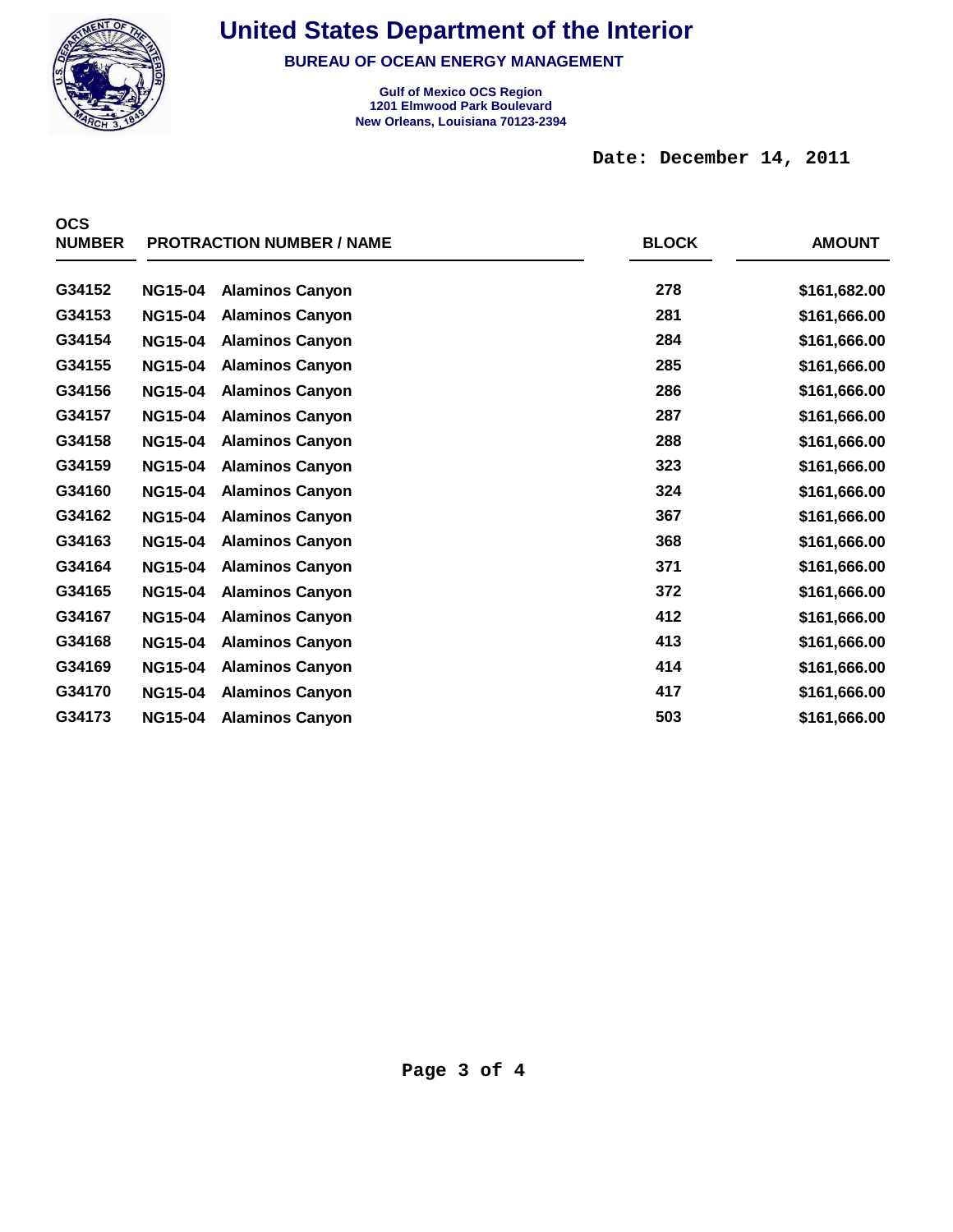

**BUREAU OF OCEAN ENERGY MANAGEMENT**

**Gulf of Mexico OCS Region New Orleans, Louisiana 70123-2394 1201 Elmwood Park Boulevard**

**Date: December 14, 2011** 

| <b>OCS</b><br><b>NUMBER</b><br><b>PROTRACTION NUMBER / NAME</b> |  |                         | <b>BLOCK</b> | <b>AMOUNT</b>   |  |
|-----------------------------------------------------------------|--|-------------------------|--------------|-----------------|--|
| G34190                                                          |  | NG15-05 Keathley Canyon | 95           | \$20,640,000.00 |  |
| High Bids: 75                                                   |  |                         | Total:       | \$31,563,348.00 |  |

**The EFT payment must be transmitted, via the Fedwire Deposit System (FI# 021030004), to the Office of Natural Resources Revenue U.S. Treasury account (D 14170001), no later than 11:00 a.m. EST, December 15, 2011.**

**ConocoPhillips Company. The above signed is an authorized representative of Date**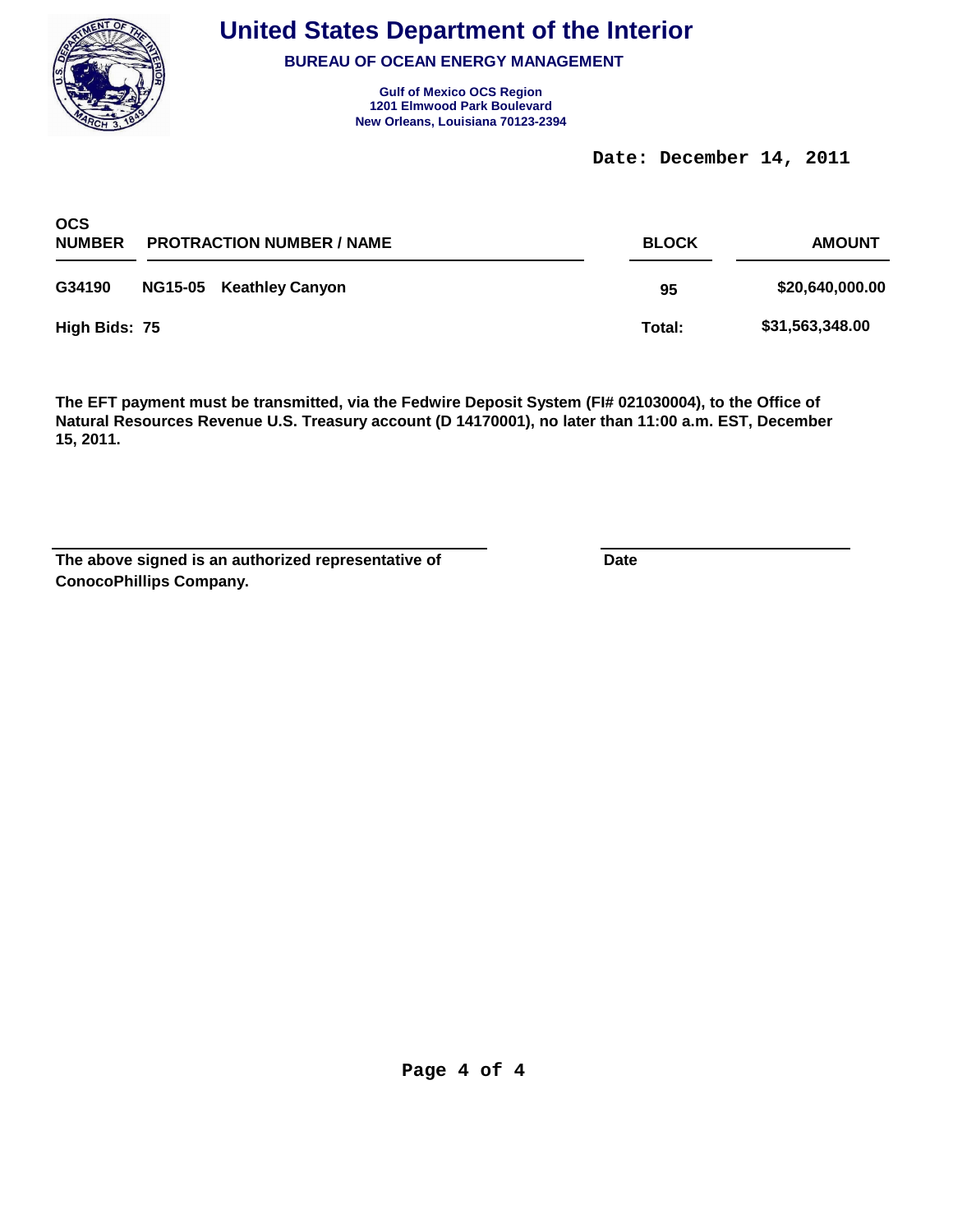

**BUREAU OF OCEAN ENERGY MANAGEMENT**

**Gulf of Mexico OCS Region New Orleans, Louisiana 70123-2394 1201 Elmwood Park Boulevard**

**Date: December 14, 2011** 

**The bids that Apache Corporation, Company Number 00105, submitted on the following blocks, in connection with Federal Lease Sale 218, have been deemed the high bids for such blocks. The sum of the corresponding one fifth cash bonus for such blocks, as denoted below, is the amount required for Electronic Funds Transfer (EFT) payment.**

| <b>OCS</b><br><b>NUMBER</b> | <b>PROTRACTION NUMBER / NAME</b> |                       | <b>BLOCK</b> | <b>AMOUNT</b> |
|-----------------------------|----------------------------------|-----------------------|--------------|---------------|
| G34022                      | TX4                              | Matagorda Island Area | 652          | \$100,221.00  |
| G34034                      | <b>NG15-01</b>                   | <b>East Breaks</b>    | 128          | \$3,010.20    |
| G34035                      | <b>NG15-01</b>                   | <b>East Breaks</b>    | 172          | \$235,554.20  |
| High Bids: 3                |                                  |                       | Total:       | \$338,785.40  |

| The above signed is an authorized representative of | Date |
|-----------------------------------------------------|------|
| <b>Apache Corporation.</b>                          |      |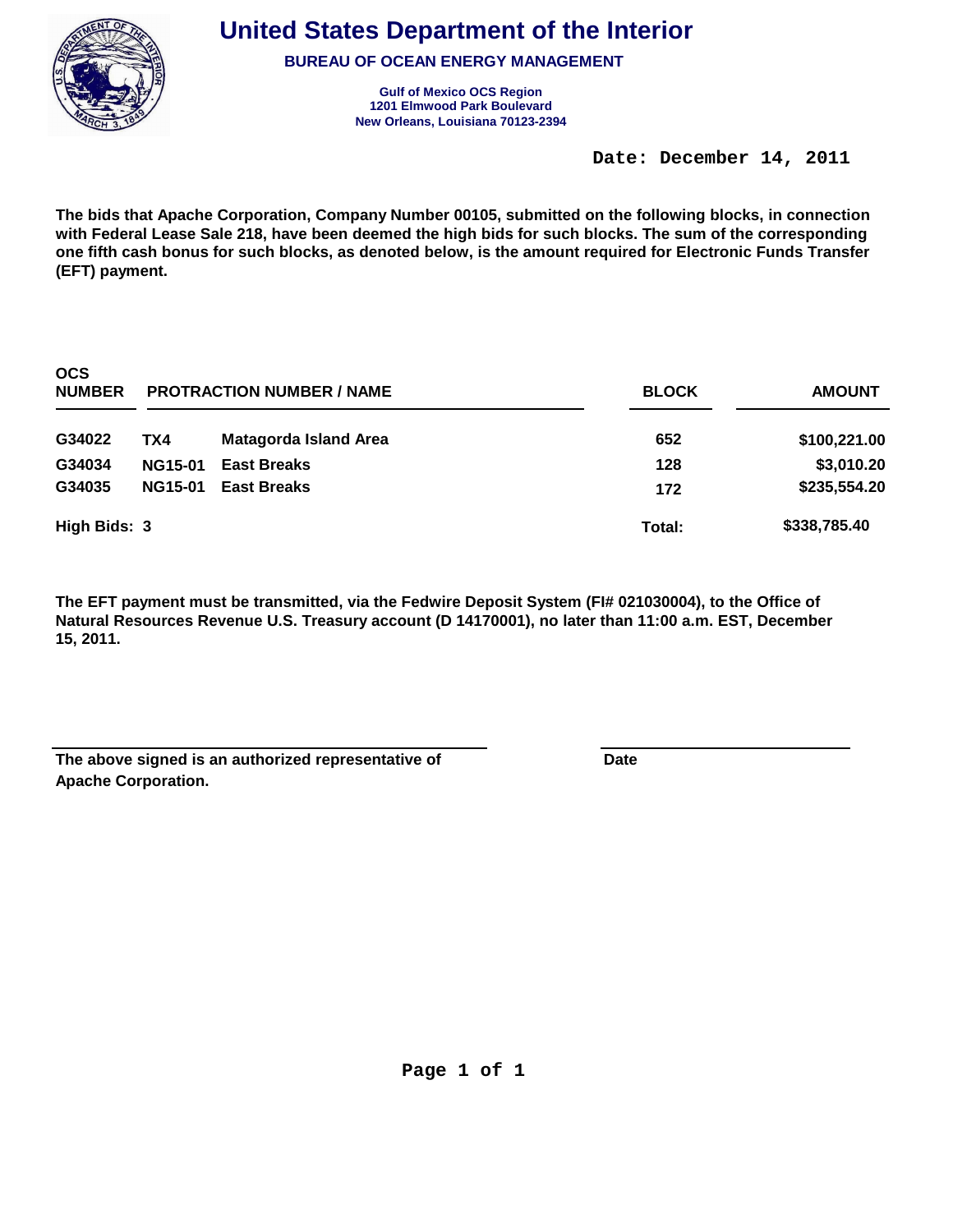

**BUREAU OF OCEAN ENERGY MANAGEMENT**

**Gulf of Mexico OCS Region New Orleans, Louisiana 70123-2394 1201 Elmwood Park Boulevard**

**Date: December 14, 2011** 

**The bids that Exxon Mobil Corporation, Company Number 00276, submitted on the following blocks, in connection with Federal Lease Sale 218, have been deemed the high bids for such blocks. The sum of the corresponding one fifth cash bonus for such blocks, as denoted below, is the amount required for Electronic Funds Transfer (EFT) payment.**

| <b>OCS</b><br><b>NUMBER</b> |                | <b>PROTRACTION NUMBER / NAME</b> | <b>BLOCK</b> | <b>AMOUNT</b>  |
|-----------------------------|----------------|----------------------------------|--------------|----------------|
| G34047                      | <b>NG15-01</b> | <b>East Breaks</b>               | 497          | \$136,107.00   |
| G34049                      | <b>NG15-01</b> | <b>East Breaks</b>               | 502          | \$136,107.00   |
| G34050                      | <b>NG15-01</b> | <b>East Breaks</b>               | 503          | \$136,107.00   |
| G34055                      | <b>NG15-01</b> | <b>East Breaks</b>               | 541          | \$136,107.00   |
| G34056                      | <b>NG15-01</b> | <b>East Breaks</b>               | 542          | \$136,107.00   |
| G34057                      | <b>NG15-01</b> | <b>East Breaks</b>               | 543          | \$136,107.00   |
| G34059                      | <b>NG15-01</b> | <b>East Breaks</b>               | 545          | \$227,107.00   |
| G34060                      | <b>NG15-01</b> | <b>East Breaks</b>               | 546          | \$307,107.00   |
| G34065                      | <b>NG15-01</b> | <b>East Breaks</b>               | 552          | \$165,107.00   |
| G34066                      | <b>NG15-01</b> | <b>East Breaks</b>               | 553          | \$136,107.00   |
| G34080                      | <b>NG15-01</b> | <b>East Breaks</b>               | 632          | \$136,107.00   |
| G34083                      | <b>NG15-01</b> | <b>East Breaks</b>               | 640          | \$915,307.00   |
| G34089                      | <b>NG15-01</b> | <b>East Breaks</b>               | 675          | \$136,107.00   |
| G34090                      | <b>NG15-01</b> | <b>East Breaks</b>               | 683          | \$165,107.00   |
| G34091                      | <b>NG15-01</b> | <b>East Breaks</b>               | 684          | \$315,307.00   |
| G34092                      | <b>NG15-01</b> | <b>East Breaks</b>               | 686          | \$165,107.00   |
| G34096                      | <b>NG15-01</b> | <b>East Breaks</b>               | 722          | \$1,550,107.00 |
| G34101                      | <b>NG15-01</b> | <b>East Breaks</b>               | 765          | \$165,107.00   |
| G34102                      | <b>NG15-01</b> | <b>East Breaks</b>               | 811          | \$165,107.00   |
| G34103                      | <b>NG15-01</b> | <b>East Breaks</b>               | 812          | \$136,107.00   |
| G34105                      | <b>NG15-01</b> | <b>East Breaks</b>               | 906          | \$136,107.00   |
| G34106                      | <b>NG15-01</b> | <b>East Breaks</b>               | 907          | \$136,107.00   |
| G34109                      | <b>NG15-01</b> | <b>East Breaks</b>               | 951          | \$136,107.00   |
| G34118                      | <b>NG15-04</b> | <b>Alaminos Canyon</b>           | 74           | \$136,107.00   |
| G34119                      | <b>NG15-04</b> | <b>Alaminos Canyon</b>           | 115          | \$136,107.00   |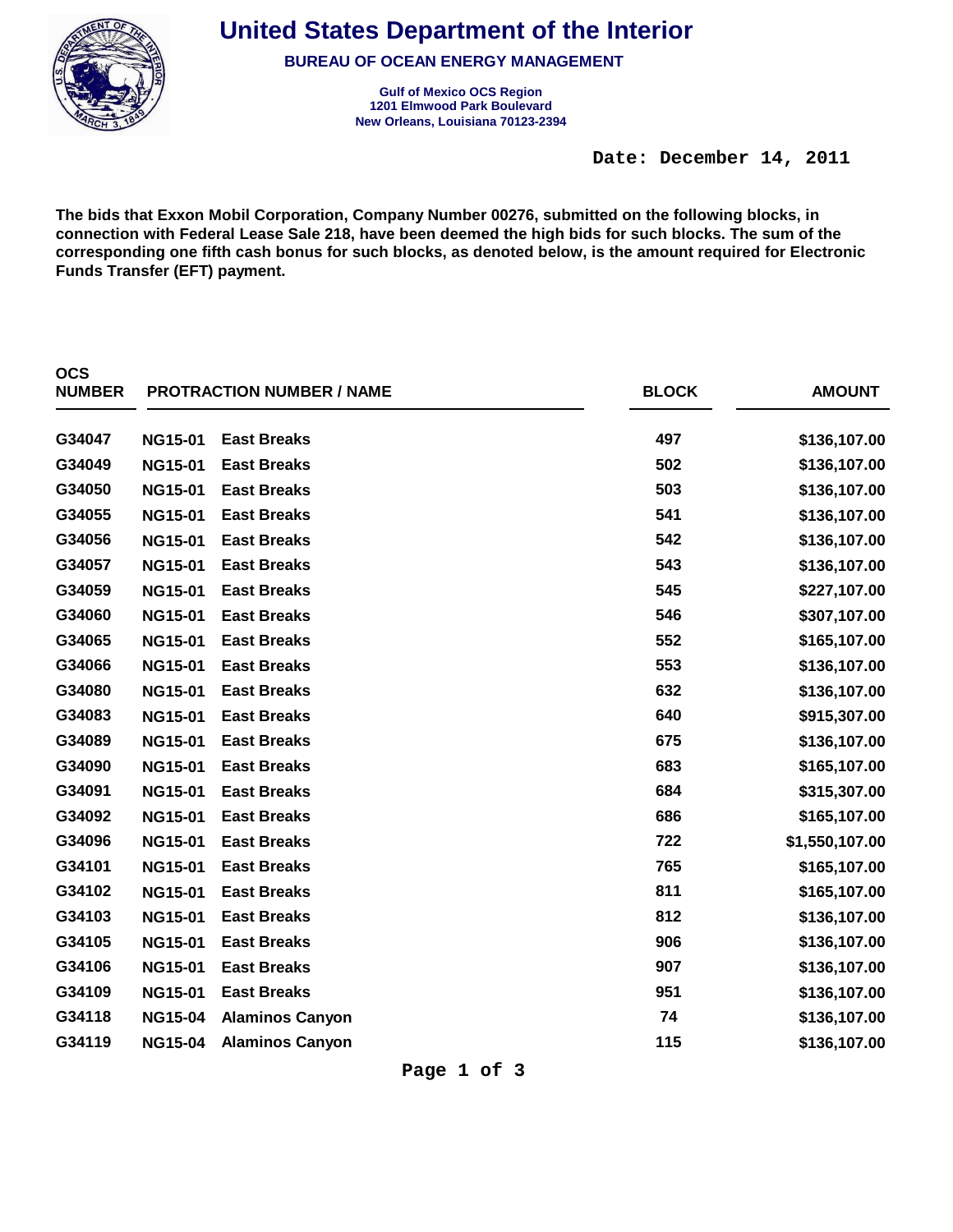

 $\overline{O}$ 

## **United States Department of the Interior**

**BUREAU OF OCEAN ENERGY MANAGEMENT**

**Gulf of Mexico OCS Region New Orleans, Louisiana 70123-2394 1201 Elmwood Park Boulevard**

**Date: December 14, 2011** 

| uuo<br><b>NUMBER</b> |                | <b>PROTRACTION NUMBER / NAME</b> | <b>BLOCK</b> | <b>AMOUNT</b> |
|----------------------|----------------|----------------------------------|--------------|---------------|
| G34120               | <b>NG15-04</b> | <b>Alaminos Canyon</b>           | 116          | \$136,107.00  |
| G34121               | <b>NG15-04</b> | <b>Alaminos Canyon</b>           | 117          | \$136,107.00  |
| G34122               | <b>NG15-04</b> | <b>Alaminos Canyon</b>           | 118          | \$136,107.00  |
| G34123               | <b>NG15-04</b> | <b>Alaminos Canyon</b>           | 119          | \$136,107.00  |
| G34124               | <b>NG15-04</b> | <b>Alaminos Canyon</b>           | 121          | \$136,107.00  |
| G34125               | <b>NG15-04</b> | <b>Alaminos Canyon</b>           | 122          | \$136,107.00  |
| G34126               | <b>NG15-04</b> | <b>Alaminos Canyon</b>           | 157          | \$136,107.00  |
| G34127               | <b>NG15-04</b> | <b>Alaminos Canyon</b>           | 158          | \$136,107.00  |
| G34148               | <b>NG15-04</b> | <b>Alaminos Canyon</b>           | 258          | \$621,107.00  |
| G34149               | <b>NG15-04</b> | <b>Alaminos Canyon</b>           | 260          | \$670,107.00  |
| G34150               | <b>NG15-04</b> | <b>Alaminos Canyon</b>           | 261          | \$165,107.00  |
| G34166               | <b>NG15-04</b> | <b>Alaminos Canyon</b>           | 393          | \$153,107.00  |
| G34171               | <b>NG15-04</b> | <b>Alaminos Canyon</b>           | 437          | \$153,107.00  |
| G34176               | <b>NG15-04</b> | <b>Alaminos Canyon</b>           | 612          | \$950,107.00  |
| G34177               | <b>NG15-04</b> | <b>Alaminos Canyon</b>           | 613          | \$950,107.00  |
| G34178               | <b>NG15-04</b> | <b>Alaminos Canyon</b>           | 655          | \$153,107.00  |
| G34179               | <b>NG15-04</b> | <b>Alaminos Canyon</b>           | 656          | \$335,107.00  |
| G34180               | <b>NG15-04</b> | <b>Alaminos Canyon</b>           | 657          | \$165,107.00  |
| G34181               | <b>NG15-04</b> | <b>Alaminos Canyon</b>           | 698          | \$153,107.00  |
| G34182               | <b>NG15-04</b> | <b>Alaminos Canyon</b>           | 699          | \$153,107.00  |
| G34202               | <b>NG15-05</b> | <b>Keathley Canyon</b>           | 490          | \$153,107.00  |
| G34203               | <b>NG15-05</b> | <b>Keathley Canyon</b>           | 491          | \$153,107.00  |
| G34207               | <b>NG15-05</b> | <b>Keathley Canyon</b>           | 534          | \$153,107.00  |
| G34208               | <b>NG15-05</b> | <b>Keathley Canyon</b>           | 535          | \$153,107.00  |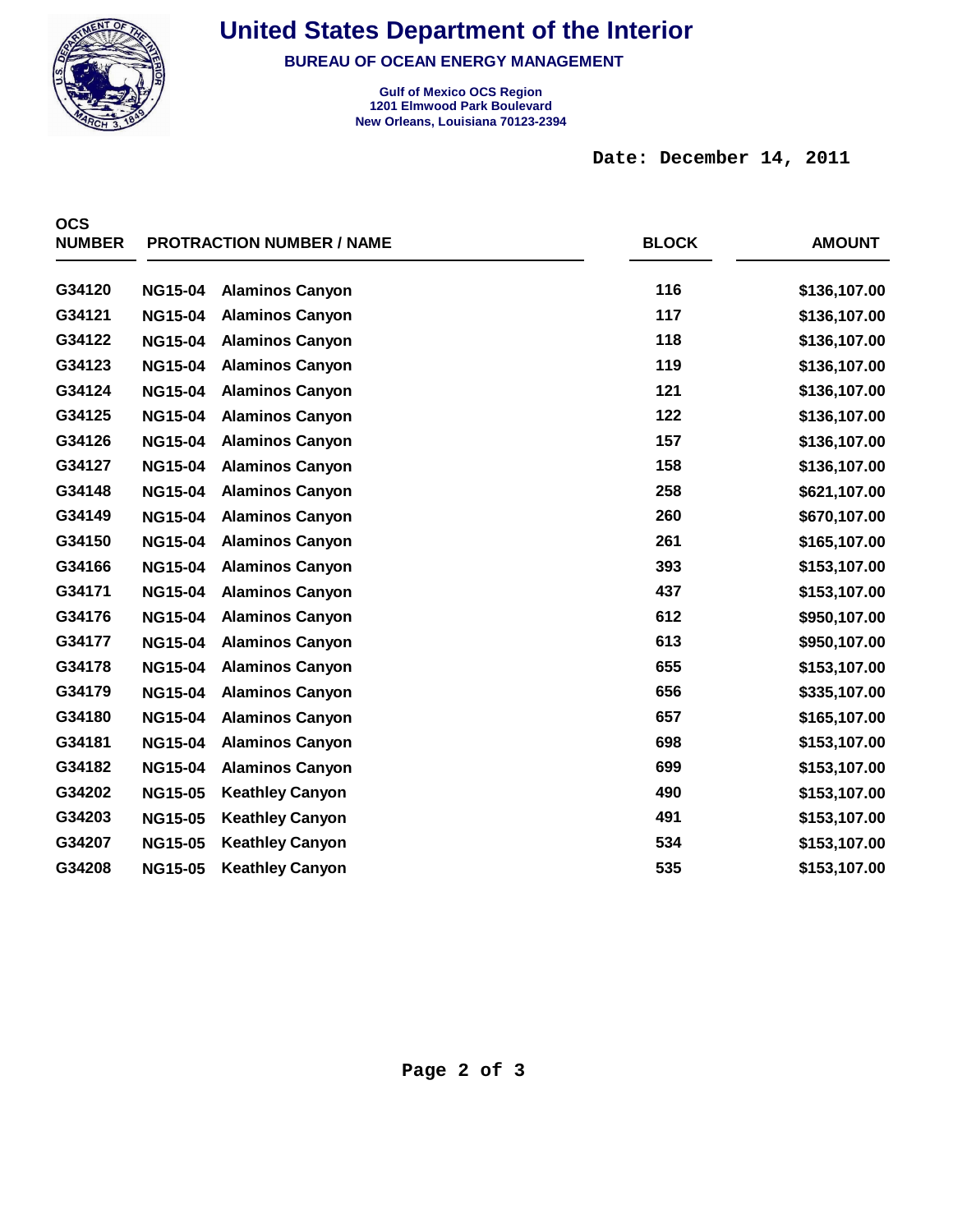

**BUREAU OF OCEAN ENERGY MANAGEMENT**

**Gulf of Mexico OCS Region New Orleans, Louisiana 70123-2394 1201 Elmwood Park Boulevard**

**Date: December 14, 2011** 

| <b>OCS</b><br><b>NUMBER</b> | <b>PROTRACTION NUMBER / NAME</b> |                         | <b>BLOCK</b> | <b>AMOUNT</b>   |  |
|-----------------------------|----------------------------------|-------------------------|--------------|-----------------|--|
| G34209                      |                                  | NG15-05 Keathley Canyon | 578          | \$153,107.00    |  |
| High Bids: 50               |                                  |                         | Total:       | \$12,658,750.00 |  |

**The EFT payment must be transmitted, via the Fedwire Deposit System (FI# 021030004), to the Office of Natural Resources Revenue U.S. Treasury account (D 14170001), no later than 11:00 a.m. EST, December 15, 2011.**

**Exxon Mobil Corporation.** The above signed is an authorized representative of **Date**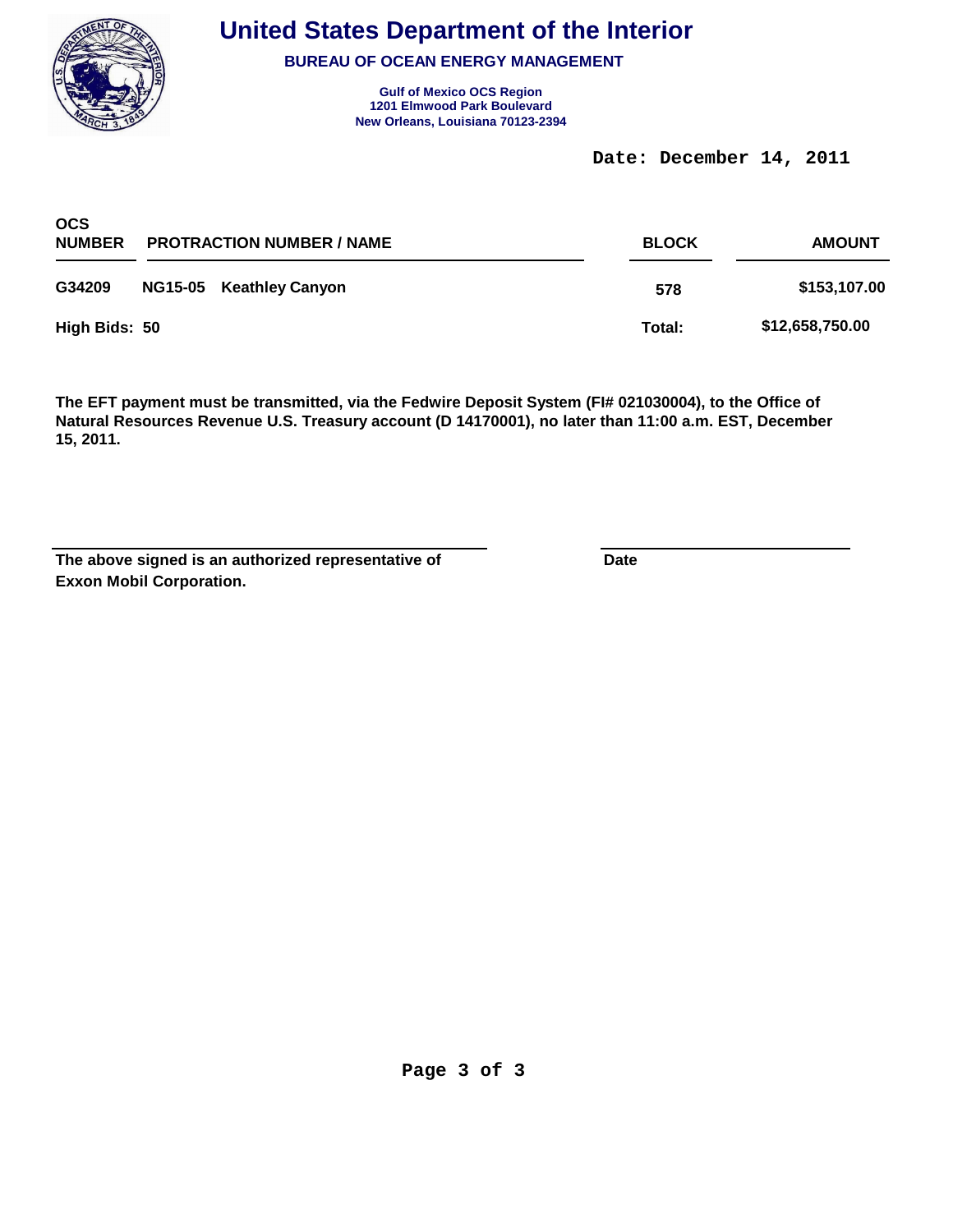

**BUREAU OF OCEAN ENERGY MANAGEMENT**

**Gulf of Mexico OCS Region New Orleans, Louisiana 70123-2394 1201 Elmwood Park Boulevard**

**Date: December 14, 2011** 

**The bids that Shell Offshore Inc., Company Number 00689, submitted on the following blocks, in connection with Federal Lease Sale 218, have been deemed the high bids for such blocks. The sum of the corresponding one fifth cash bonus for such blocks, as denoted below, is the amount required for Electronic Funds Transfer (EFT) payment.**

| <b>OCS</b><br><b>NUMBER</b> | <b>PROTRACTION NUMBER / NAME</b> |                    | <b>BLOCK</b> | <b>AMOUNT</b> |
|-----------------------------|----------------------------------|--------------------|--------------|---------------|
| G34075                      | <b>NG15-01</b>                   | <b>East Breaks</b> | 601          | \$123,457.20  |
| G34084                      | <b>NG15-01</b>                   | <b>East Breaks</b> | 644          | \$233,457.20  |
| G34097                      | <b>NG15-01</b>                   | <b>East Breaks</b> | 725          | \$633,457.20  |
| High Bids: 3                |                                  |                    | Total:       | \$990,371.60  |

| The above signed is an authorized representative of | Date |
|-----------------------------------------------------|------|
| <b>Shell Offshore Inc.</b>                          |      |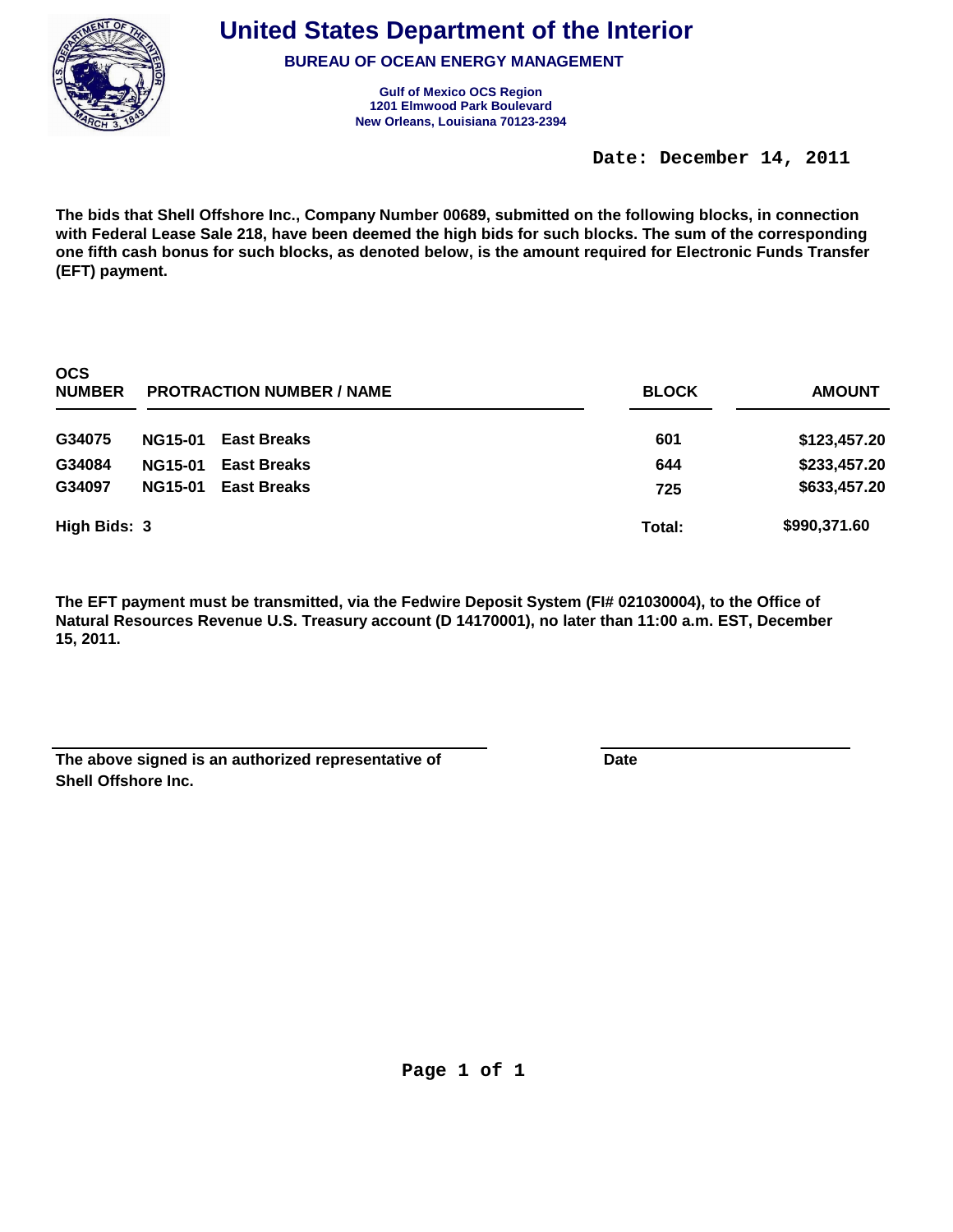

**BUREAU OF OCEAN ENERGY MANAGEMENT**

**Gulf of Mexico OCS Region New Orleans, Louisiana 70123-2394 1201 Elmwood Park Boulevard**

**Date: December 14, 2011** 

**The bid that Walter Oil & Gas Corporation, Company Number 00730, submitted on the following block, in connection with Federal Lease Sale 218, has been deemed the high bid for such block. The sum of the corresponding one fifth cash bonus for such block, as denoted below, is the amount required for Electronic Funds Transfer (EFT) payment.**

| <b>OCS</b><br><b>NUMBER</b> | <b>PROTRACTION NUMBER / NAME</b> |                                  | <b>BLOCK</b> | <b>AMOUNT</b> |
|-----------------------------|----------------------------------|----------------------------------|--------------|---------------|
| G34032                      | TX7B                             | High Island Area, South Addition | A 588        | \$62,300.00   |
| High Bid: 1                 |                                  |                                  | Total:       | \$62,300.00   |

| The above signed is an authorized representative of | Date |
|-----------------------------------------------------|------|
| <b>Walter Oil &amp; Gas Corporation.</b>            |      |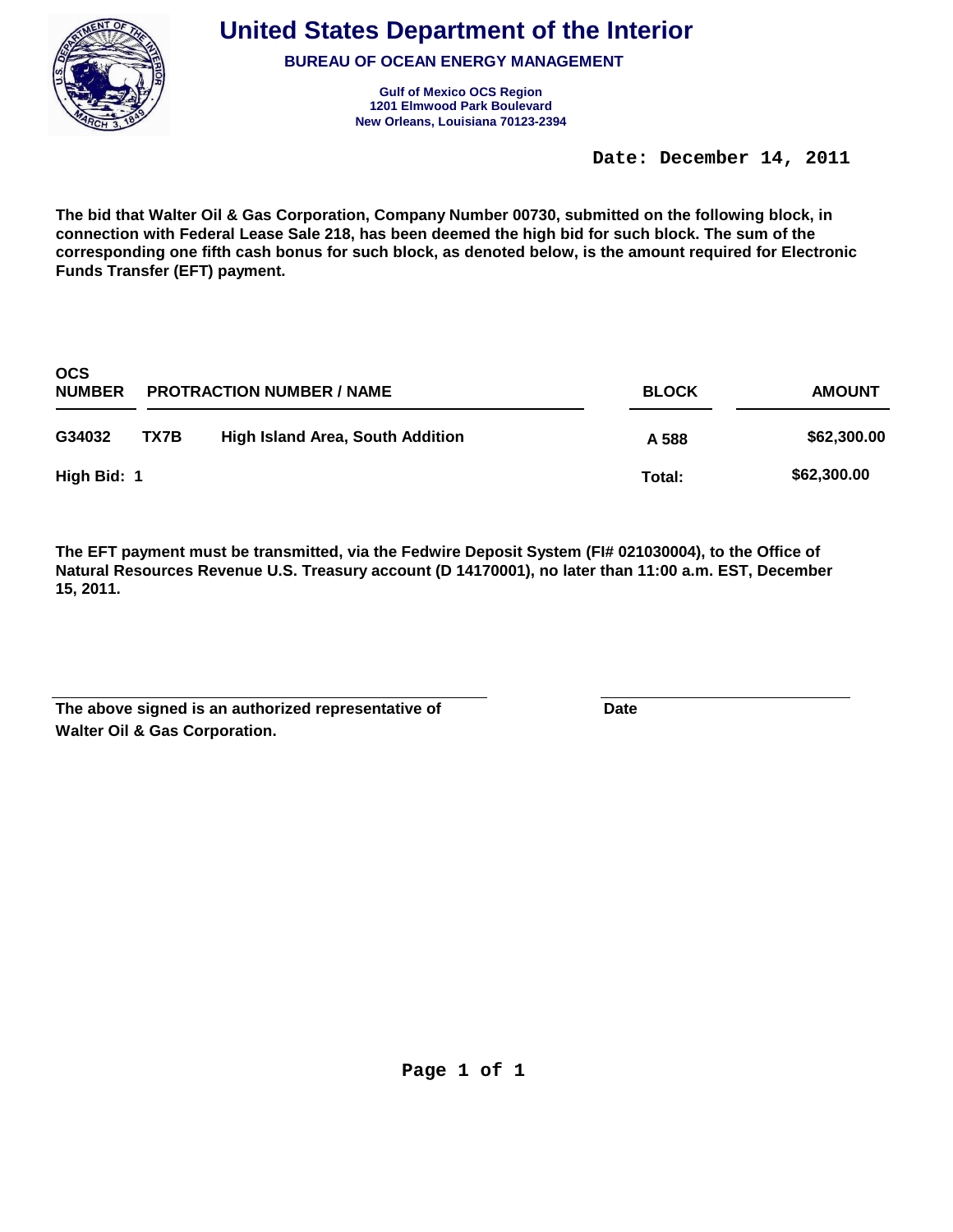

**BUREAU OF OCEAN ENERGY MANAGEMENT**

**Gulf of Mexico OCS Region New Orleans, Louisiana 70123-2394 1201 Elmwood Park Boulevard**

**Date: December 14, 2011** 

**The bids that LLOG Exploration Offshore, L.L.C., Company Number 02058, submitted on the following blocks, in connection with Federal Lease Sale 218, have been deemed the high bids for such blocks. The sum of the corresponding one fifth cash bonus for such blocks, as denoted below, is the amount required for Electronic Funds Transfer (EFT) payment.**

| <b>OCS</b><br><b>NUMBER</b> | <b>PROTRACTION NUMBER / NAME</b> |                         | <b>BLOCK</b> | <b>AMOUNT</b> |  |
|-----------------------------|----------------------------------|-------------------------|--------------|---------------|--|
| G34028                      | TX7                              | <b>High Island Area</b> | 178          | \$29,800.00   |  |
| G34029                      | TX7                              | <b>High Island Area</b> | A 8          | \$29,800.00   |  |
| High Bids: 2                |                                  |                         | Total:       | \$59,600.00   |  |

| The above signed is an authorized representative of | Date |
|-----------------------------------------------------|------|
| LLOG Exploration Offshore, L.L.C.                   |      |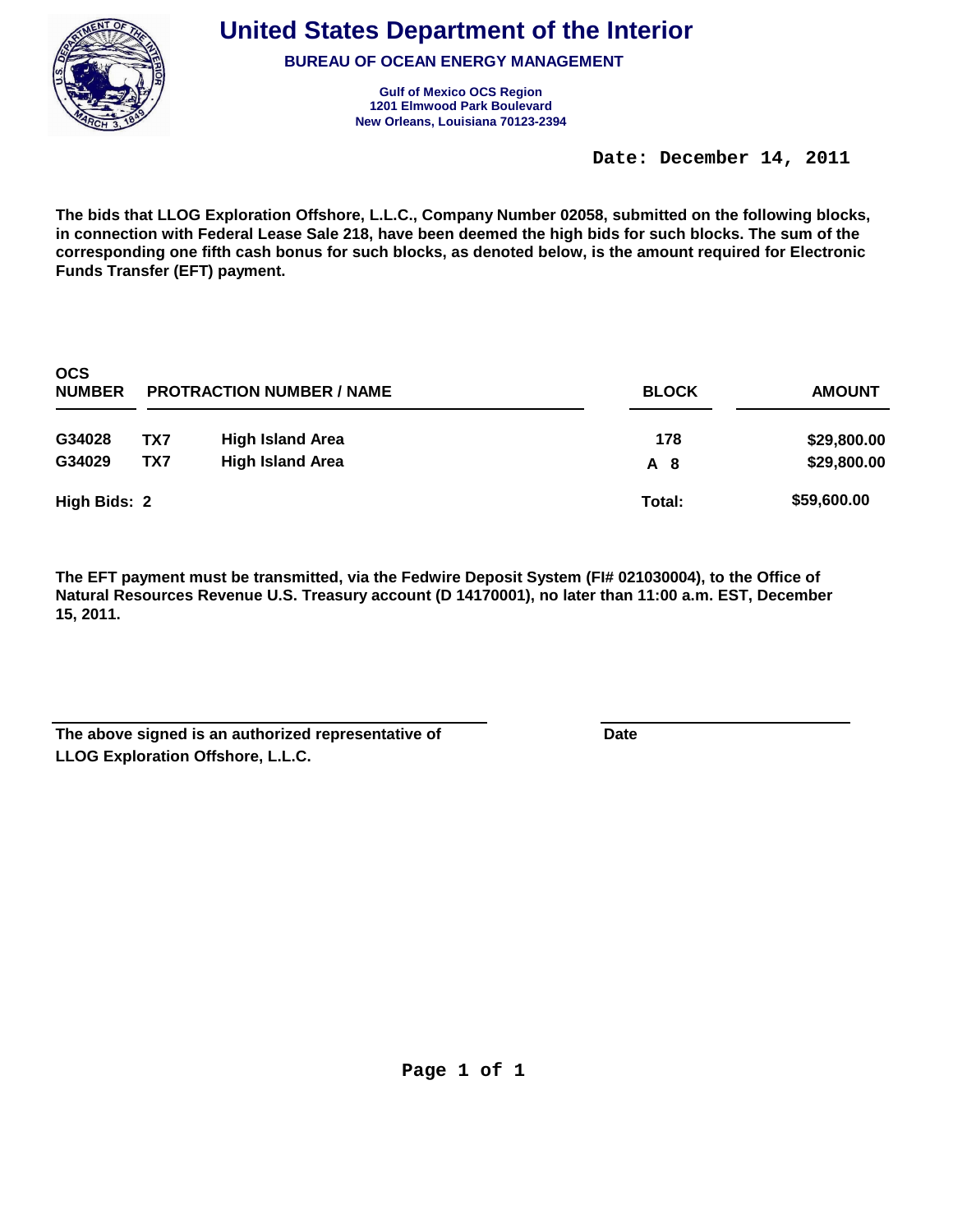

**BUREAU OF OCEAN ENERGY MANAGEMENT**

**Gulf of Mexico OCS Region New Orleans, Louisiana 70123-2394 1201 Elmwood Park Boulevard**

**Date: December 14, 2011** 

**The bid that Nexen Petroleum Offshore U.S.A. Inc., Company Number 02079, submitted on the following block, in connection with Federal Lease Sale 218, has been deemed the high bid for such block. The sum of the corresponding one fifth cash bonus for such block, as denoted below, is the amount required for Electronic Funds Transfer (EFT) payment.**

| <b>OCS</b><br><b>NUMBER</b> | <b>PROTRACTION NUMBER / NAME</b> | <b>BLOCK</b> | <b>AMOUNT</b> |  |
|-----------------------------|----------------------------------|--------------|---------------|--|
| G34104                      | NG15-01 East Breaks              | 816          | \$124,444.40  |  |
| High Bid: 1                 |                                  | Total:       | \$124,444.40  |  |

**The EFT payment must be transmitted, via the Fedwire Deposit System (FI# 021030004), to the Office of Natural Resources Revenue U.S. Treasury account (D 14170001), no later than 11:00 a.m. EST, December 15, 2011.**

**Nexen Petroleum Offshore U.S.A. Inc.** The above signed is an authorized representative of **Date**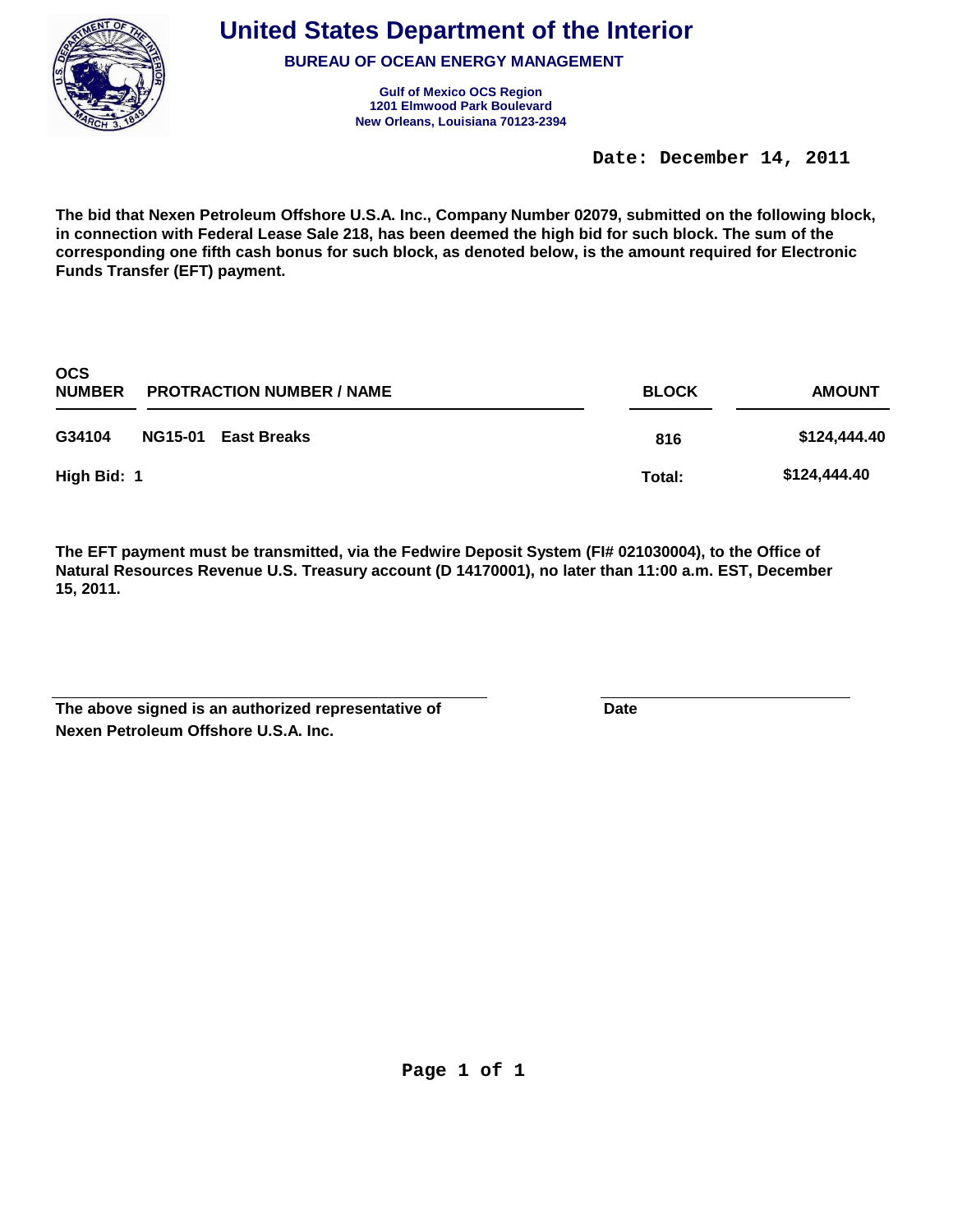

**United States Department of the Interior**

**BUREAU OF OCEAN ENERGY MANAGEMENT**

**Gulf of Mexico OCS Region New Orleans, Louisiana 70123-2394 1201 Elmwood Park Boulevard**

**Date: December 14, 2011** 

**The bids that Anadarko US Offshore Corporation, Company Number 02219, submitted on the following blocks, in connection with Federal Lease Sale 218, have been deemed the high bids for such blocks. The sum of the corresponding one fifth cash bonus for such blocks, as denoted below, is the amount required for Electronic Funds Transfer (EFT) payment.**

| ---<br><b>NUMBER</b> |                | <b>PROTRACTION NUMBER / NAME</b> | <b>BLOCK</b> | <b>AMOUNT</b>  |
|----------------------|----------------|----------------------------------|--------------|----------------|
| G34073               | <b>NG15-01</b> | <b>East Breaks</b>               | 592          | \$231,320.00   |
| G34074               | <b>NG15-01</b> | <b>East Breaks</b>               | 593          | \$875,176.00   |
| G34081               | <b>NG15-01</b> | <b>East Breaks</b>               | 636          | \$510,130.00   |
| G34082               | <b>NG15-01</b> | <b>East Breaks</b>               | 637          | \$1,658,976.00 |
| G34098               | <b>NG15-01</b> | <b>East Breaks</b>               | 727          | \$231,320.00   |
| G34099               | <b>NG15-01</b> | <b>East Breaks</b>               | 728          | \$231,320.00   |
| G34100               | <b>NG15-01</b> | <b>East Breaks</b>               | 736          | \$125,200.00   |
| High Bids: 7         |                |                                  | Total:       | \$3,863,442.00 |

| The above signed is an authorized representative of | Date |
|-----------------------------------------------------|------|
| Anadarko US Offshore Corporation.                   |      |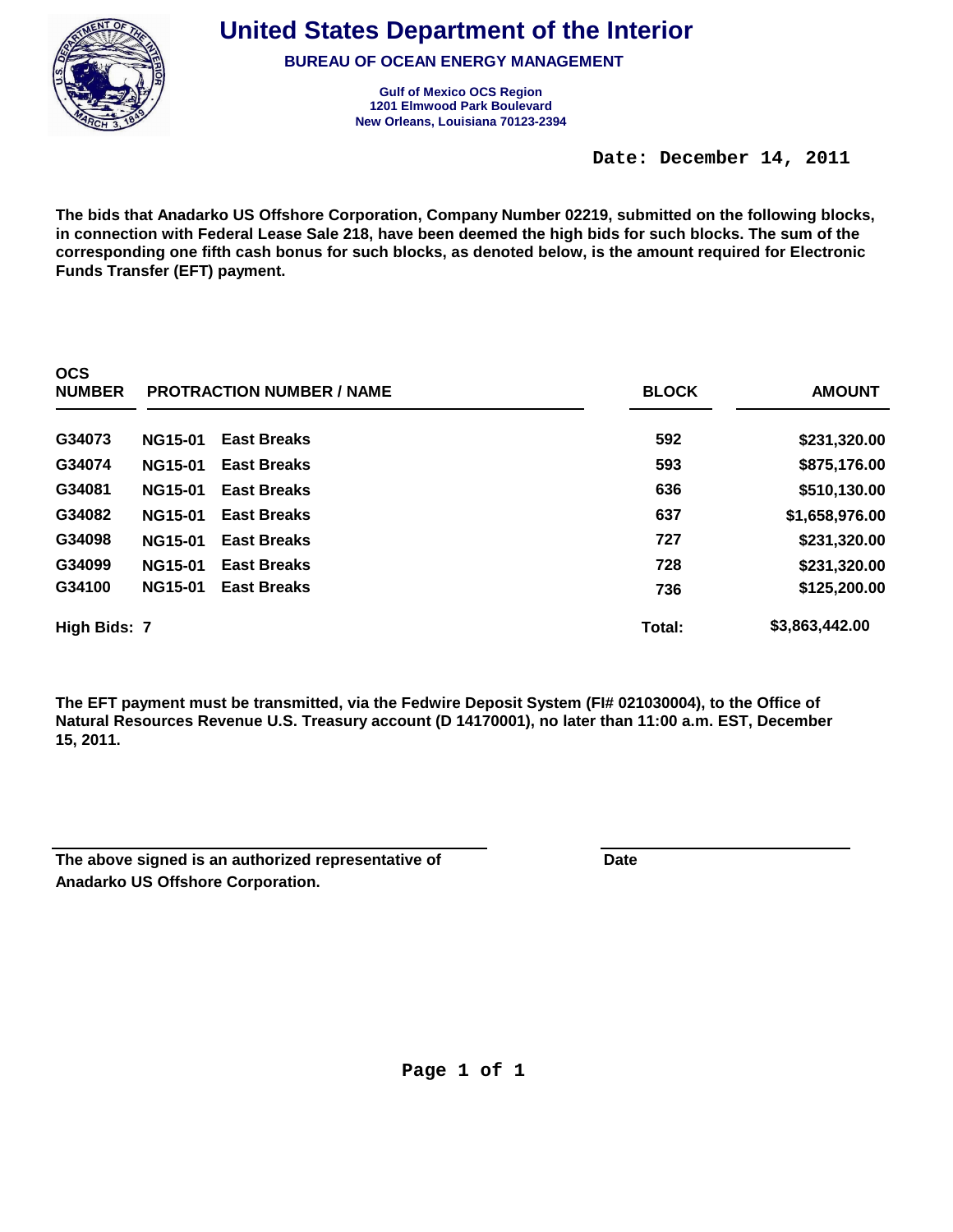

**BUREAU OF OCEAN ENERGY MANAGEMENT**

**Gulf of Mexico OCS Region New Orleans, Louisiana 70123-2394 1201 Elmwood Park Boulevard**

**Date: December 14, 2011** 

**The bids that Arena Energy, LP, Company Number 02417, submitted on the following blocks, in connection with Federal Lease Sale 218, have been deemed the high bids for such blocks. The sum of the corresponding one fifth cash bonus for such blocks, as denoted below, is the amount required for Electronic Funds Transfer (EFT) payment.**

| <b>OCS</b><br><b>NUMBER</b> | <b>PROTRACTION NUMBER / NAME</b> |                                          | <b>BLOCK</b> | <b>AMOUNT</b> |
|-----------------------------|----------------------------------|------------------------------------------|--------------|---------------|
| G34031                      | TX7B                             | <b>High Island Area, South Addition</b>  | A 572        | \$81,800.00   |
| G34033                      | LA1B                             | <b>West Cameron Area, South Addition</b> | 522          | \$125,600.00  |
| High Bids: 2                |                                  |                                          | Total:       | \$207,400.00  |

| The above signed is an authorized representative of | Date |
|-----------------------------------------------------|------|
| Arena Energy, LP.                                   |      |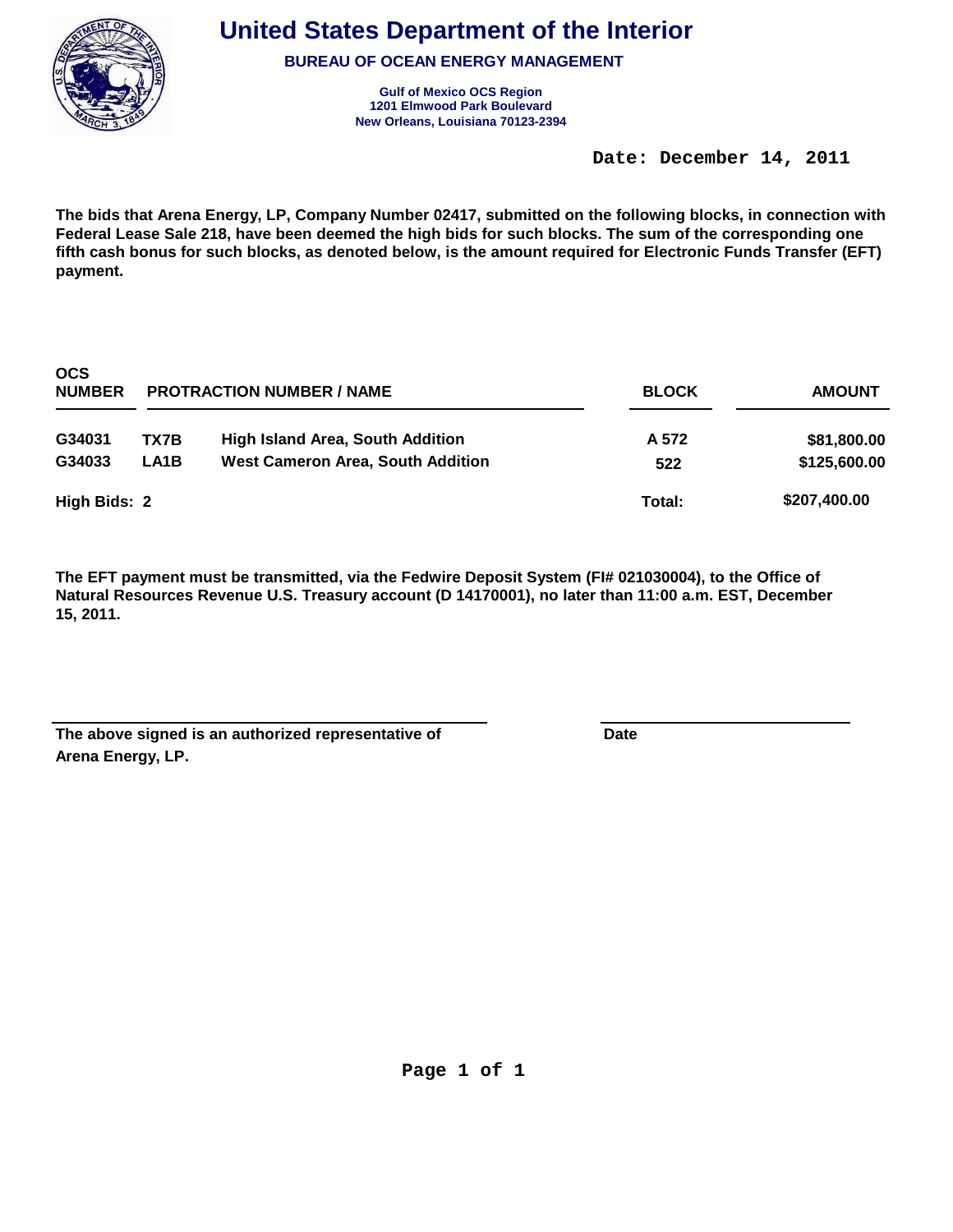

**United States Department of the Interior**

**BUREAU OF OCEAN ENERGY MANAGEMENT**

**Gulf of Mexico OCS Region New Orleans, Louisiana 70123-2394 1201 Elmwood Park Boulevard**

**Date: December 14, 2011** 

**The bids that BP Exploration & Production Inc., Company Number 02481, submitted on the following blocks, in connection with Federal Lease Sale 218, have been deemed the high bids for such blocks. The sum of the corresponding one fifth cash bonus for such blocks, as denoted below, is the amount required for Electronic Funds Transfer (EFT) payment.**

| <b>NUMBER</b> | <b>PROTRACTION NUMBER / NAME</b> |                        | <b>BLOCK</b> | <b>AMOUNT</b>  |  |
|---------------|----------------------------------|------------------------|--------------|----------------|--|
| G34117        | <b>NG15-02</b>                   | <b>Garden Banks</b>    | 975          | \$390,523.80   |  |
| G34172        | <b>NG15-04</b>                   | <b>Alaminos Canyon</b> | 481          | \$382,523.80   |  |
| G34174        | <b>NG15-04</b>                   | <b>Alaminos Canyon</b> | 523          | \$138,523.80   |  |
| G34175        | <b>NG15-04</b>                   | <b>Alaminos Canyon</b> | 567          | \$138,523.80   |  |
| G34189        | <b>NG15-05</b>                   | <b>Keathley Canyon</b> | 7            | \$982,523.80   |  |
| G34191        | <b>NG15-05</b>                   | <b>Keathley Canyon</b> | 354          | \$382,523.80   |  |
| G34192        | <b>NG15-05</b>                   | <b>Keathley Canyon</b> | 397          | \$1,138,523.80 |  |
| G34194        | <b>NG15-05</b>                   | <b>Keathley Canyon</b> | 441          | \$1,422,523.80 |  |
| G34195        | <b>NG15-05</b>                   | <b>Keathley Canyon</b> | 442          | \$238,523.80   |  |
| G34210        | <b>NG15-05</b>                   | <b>Keathley Canyon</b> | 622          | \$138,523.80   |  |
| G34212        | <b>NG15-05</b>                   | <b>Keathley Canyon</b> | 668          | \$138,523.80   |  |
| High Bids: 11 |                                  |                        | Total:       | \$5,491,761.80 |  |

| The above signed is an authorized representative of | Date |
|-----------------------------------------------------|------|
| <b>BP Exploration &amp; Production Inc.</b>         |      |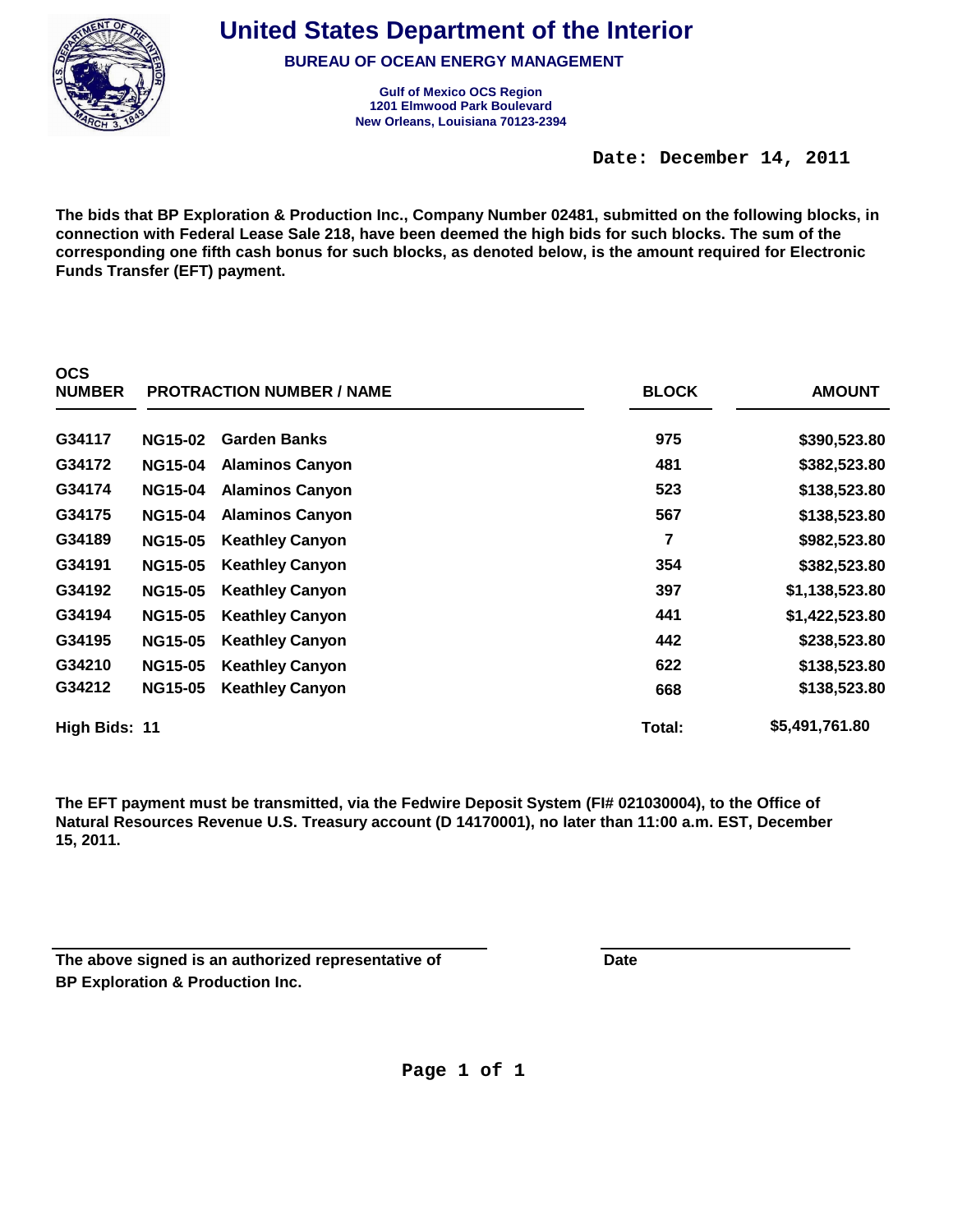

**BUREAU OF OCEAN ENERGY MANAGEMENT**

**Gulf of Mexico OCS Region New Orleans, Louisiana 70123-2394 1201 Elmwood Park Boulevard**

**Date: December 14, 2011** 

**The bid that Contango Operators, Inc., Company Number 02503, submitted on the following block, in connection with Federal Lease Sale 218, has been deemed the high bid for such block. The sum of the corresponding one fifth cash bonus for such block, as denoted below, is the amount required for Electronic Funds Transfer (EFT) payment.**

| <b>OCS</b><br><b>NUMBER</b> | <b>PROTRACTION NUMBER / NAME</b> |                    | <b>BLOCK</b> | <b>AMOUNT</b> |  |
|-----------------------------|----------------------------------|--------------------|--------------|---------------|--|
| G34023                      | TX5                              | <b>Brazos Area</b> | 543          | \$41,555.40   |  |
| High Bid: 1                 |                                  |                    | Total:       | \$41,555.40   |  |

| The above signed is an authorized representative of | Date |
|-----------------------------------------------------|------|
| Contango Operators, Inc.                            |      |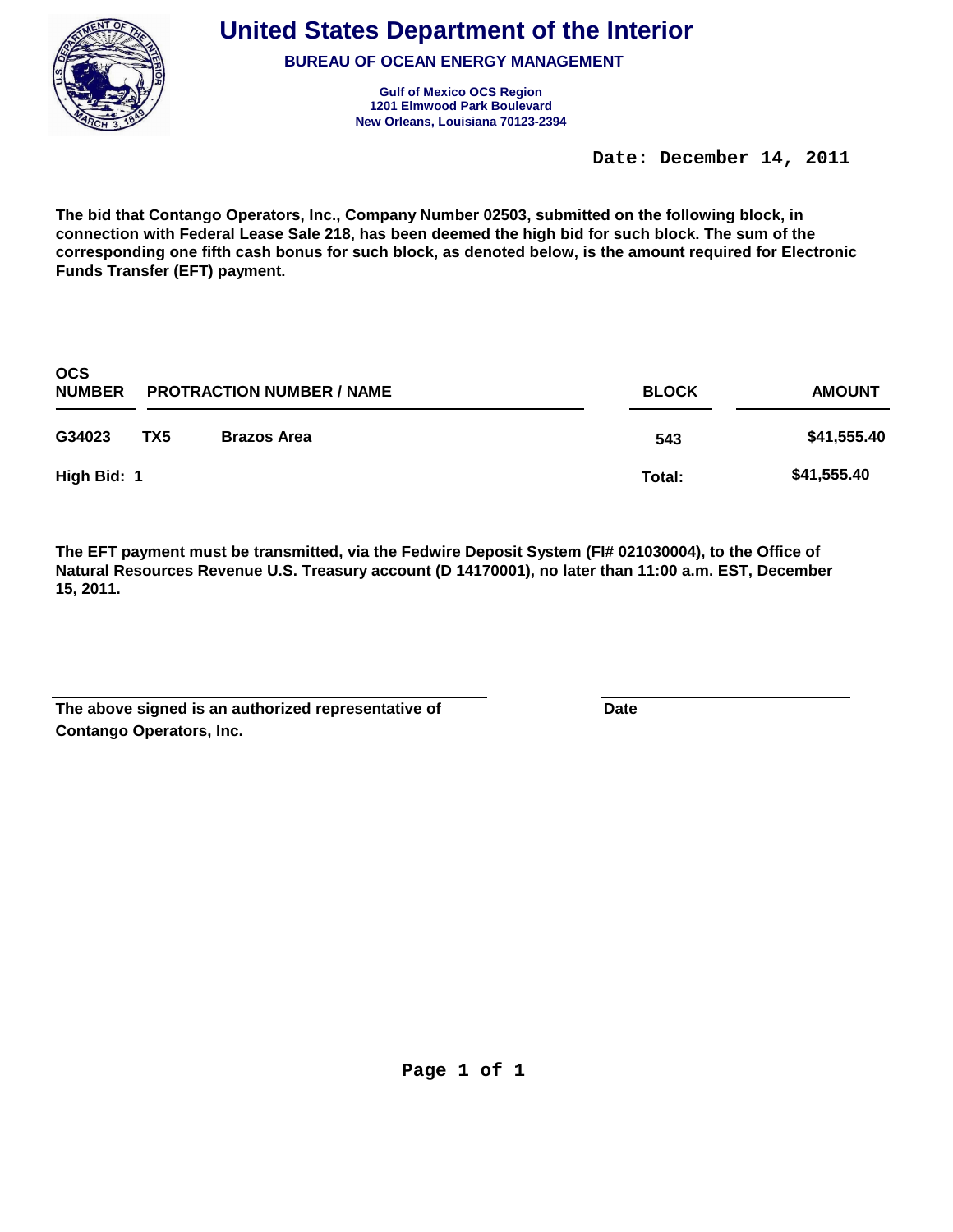

**BUREAU OF OCEAN ENERGY MANAGEMENT**

**Gulf of Mexico OCS Region New Orleans, Louisiana 70123-2394 1201 Elmwood Park Boulevard**

**Date: December 14, 2011** 

**The bid that Tana Exploration Company LLC, Company Number 02579, submitted on the following block, in connection with Federal Lease Sale 218, has been deemed the high bid for such block. The sum of the corresponding one fifth cash bonus for such block, as denoted below, is the amount required for Electronic Funds Transfer (EFT) payment.**

| <b>OCS</b><br><b>NUMBER</b> | <b>PROTRACTION NUMBER / NAME</b> |                         | <b>BLOCK</b> | <b>AMOUNT</b> |
|-----------------------------|----------------------------------|-------------------------|--------------|---------------|
| G34027                      | TX7                              | <b>High Island Area</b> | 175          | \$30,795.40   |
| High Bid: 1                 |                                  |                         | Total:       | \$30,795.40   |

| The above signed is an authorized representative of | Date |
|-----------------------------------------------------|------|
| <b>Tana Exploration Company LLC.</b>                |      |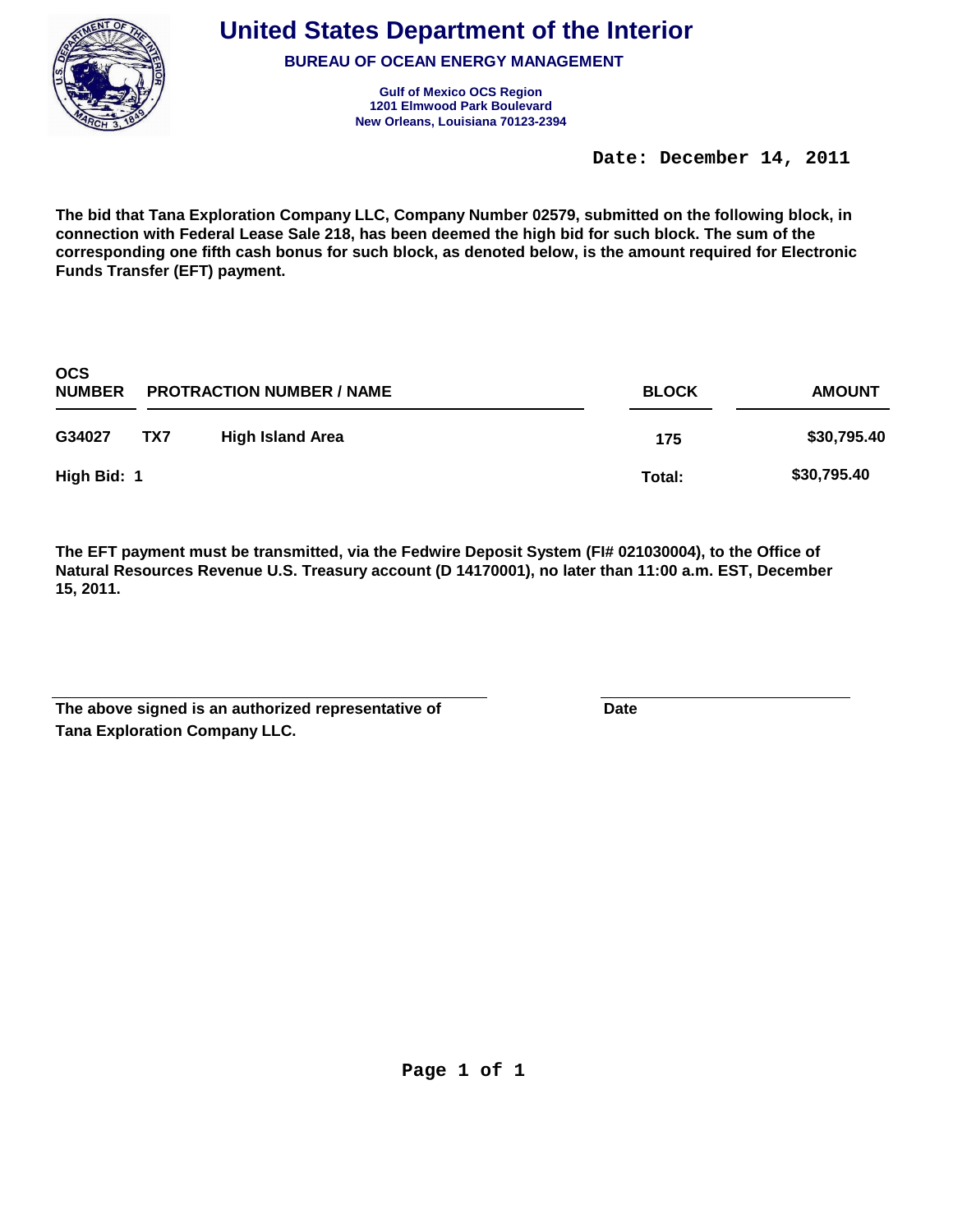

**United States Department of the Interior**

**BUREAU OF OCEAN ENERGY MANAGEMENT**

**Gulf of Mexico OCS Region New Orleans, Louisiana 70123-2394 1201 Elmwood Park Boulevard**

**Date: December 14, 2011** 

**The bids that Plains Exploration & Production Company, Company Number 02702, submitted on the following blocks, in connection with Federal Lease Sale 218, have been deemed the high bids for such blocks. The sum of the corresponding one fifth cash bonus for such blocks, as denoted below, is the amount required for Electronic Funds Transfer (EFT) payment.**

| <b>NUMBER</b> | <b>PROTRACTION NUMBER / NAME</b> |                        | <b>BLOCK</b> | <b>AMOUNT</b>  |  |
|---------------|----------------------------------|------------------------|--------------|----------------|--|
| G34183        | <b>NG15-04</b>                   | <b>Alaminos Canyon</b> | 738          | \$175,000.00   |  |
| G34184        | <b>NG15-04</b>                   | <b>Alaminos Canyon</b> | 782          | \$177,000.00   |  |
| G34185        | <b>NG15-04</b>                   | <b>Alaminos Canyon</b> | 784          | \$125,000.00   |  |
| G34186        | <b>NG15-04</b>                   | <b>Alaminos Canyon</b> | 826          | \$179,000.00   |  |
| G34187        | <b>NG15-04</b>                   | <b>Alaminos Canyon</b> | 827          | \$173,000.00   |  |
| G34188        | <b>NG15-04</b>                   | <b>Alaminos Canyon</b> | 828          | \$125,000.00   |  |
| G34196        | <b>NG15-05</b>                   | <b>Keathley Canyon</b> | 448          | \$141,000.00   |  |
| G34197        | <b>NG15-05</b>                   | <b>Keathley Canyon</b> | 449          | \$500,000.00   |  |
| G34204        | <b>NG15-05</b>                   | <b>Keathley Canyon</b> | 492          | \$141,000.00   |  |
| G34205        | <b>NG15-05</b>                   | <b>Keathley Canyon</b> | 493          | \$820,000.00   |  |
| High Bids: 10 |                                  |                        | Total:       | \$2,556,000.00 |  |

| The above signed is an authorized representative of | Date |
|-----------------------------------------------------|------|
| <b>Plains Exploration &amp; Production Company.</b> |      |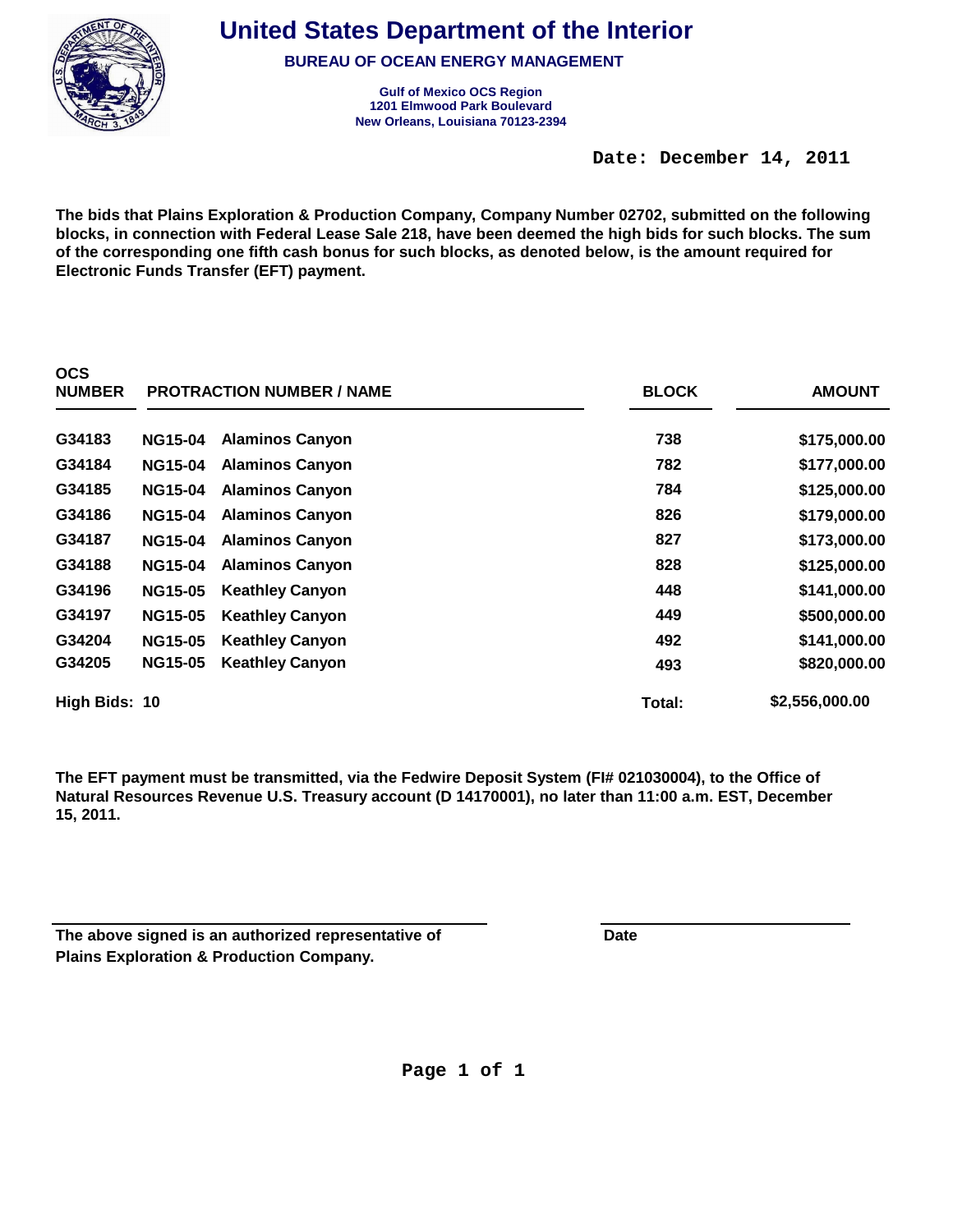

**United States Department of the Interior**

**BUREAU OF OCEAN ENERGY MANAGEMENT**

**Gulf of Mexico OCS Region New Orleans, Louisiana 70123-2394 1201 Elmwood Park Boulevard**

**Date: December 14, 2011** 

**The bids that Maersk Oil Gulf of Mexico Two LLC, Company Number 02941, submitted on the following blocks, in connection with Federal Lease Sale 218, have been deemed the high bids for such blocks. The sum of the corresponding one fifth cash bonus for such blocks, as denoted below, is the amount required for Electronic Funds Transfer (EFT) payment.**

| <b>NUMBER</b> | <b>PROTRACTION NUMBER / NAME</b> |                        | <b>BLOCK</b> | <b>AMOUNT</b>  |
|---------------|----------------------------------|------------------------|--------------|----------------|
| G34111        | <b>NG15-02</b>                   | <b>Garden Banks</b>    | 530          | \$1,555,563.20 |
| G34112        | <b>NG15-02</b>                   | <b>Garden Banks</b>    | 531          | \$230,563.20   |
| G34113        | <b>NG15-02</b>                   | <b>Garden Banks</b>    | 537          | \$1,728,163.20 |
| G34114        | <b>NG15-02</b>                   | <b>Garden Banks</b>    | 538          | \$576,163.20   |
| G34115        | <b>NG15-02</b>                   | <b>Garden Banks</b>    | 581          | \$345,763.20   |
| G34116        | <b>NG15-02</b>                   | <b>Garden Banks</b>    | 582          | \$1,728,163.20 |
| G34193        | <b>NG15-05</b>                   | <b>Keathley Canyon</b> | 407          | \$172,963.20   |
| G34198        | <b>NG15-05</b>                   | <b>Keathley Canyon</b> | 450          | \$172,963.20   |
| G34199        | <b>NG15-05</b>                   | <b>Keathley Canyon</b> | 451          | \$172,963.20   |
| G34200        | <b>NG15-05</b>                   | <b>Keathley Canyon</b> | 452          | \$172,963.20   |
| G34201        | <b>NG15-05</b>                   | <b>Keathley Canyon</b> | 453          | \$172,963.20   |
| G34206        | <b>NG15-05</b>                   | <b>Keathley Canyon</b> | 497          | \$172,963.20   |
| High Bids: 12 |                                  |                        | Total:       | \$7,202,158.40 |

**The EFT payment must be transmitted, via the Fedwire Deposit System (FI# 021030004), to the Office of Natural Resources Revenue U.S. Treasury account (D 14170001), no later than 11:00 a.m. EST, December 15, 2011.**

**Maersk Oil Gulf of Mexico Two LLC. The above signed is an authorized representative of Cassic Contract Particle Date**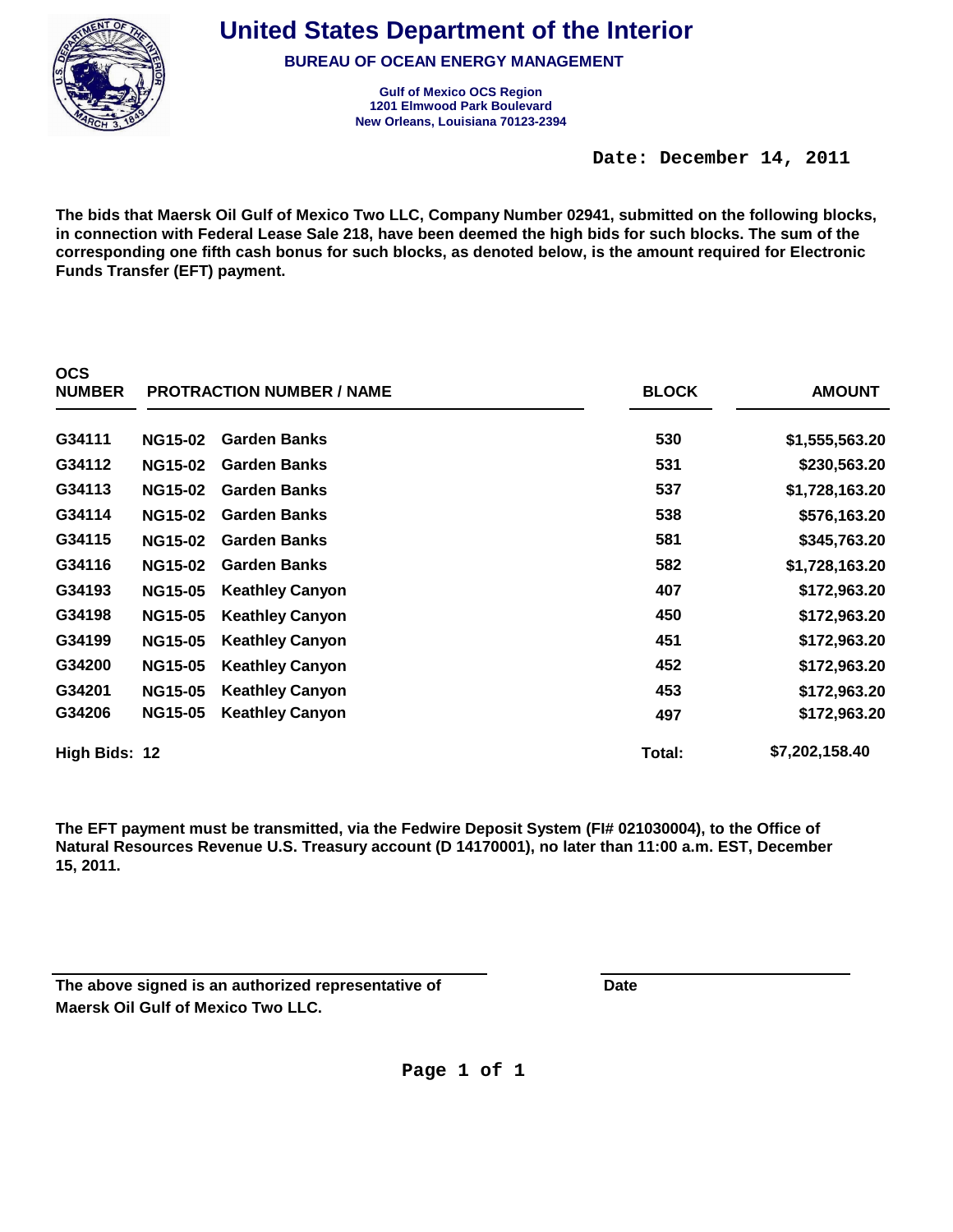

**BUREAU OF OCEAN ENERGY MANAGEMENT**

**Gulf of Mexico OCS Region New Orleans, Louisiana 70123-2394 1201 Elmwood Park Boulevard**

**Date: December 14, 2011** 

**The bids that Castex Offshore, Inc., Company Number 02970, submitted on the following blocks, in connection with Federal Lease Sale 218, have been deemed the high bids for such blocks. The sum of the corresponding one fifth cash bonus for such blocks, as denoted below, is the amount required for Electronic Funds Transfer (EFT) payment.**

| <b>OCS</b><br><b>NUMBER</b> | <b>PROTRACTION NUMBER / NAME</b> |                                        | <b>BLOCK</b> | <b>AMOUNT</b> |
|-----------------------------|----------------------------------|----------------------------------------|--------------|---------------|
| G34025                      | TX7                              | <b>High Island Area</b>                | 117          | \$460,000.00  |
| G34030                      | TX7A                             | <b>High Island Area, East Addition</b> | 118          | \$380,000.00  |
| High Bids: 2                |                                  |                                        | Total:       | \$840,000.00  |

| The above signed is an authorized representative of | Date |
|-----------------------------------------------------|------|
| <b>Castex Offshore, Inc.</b>                        |      |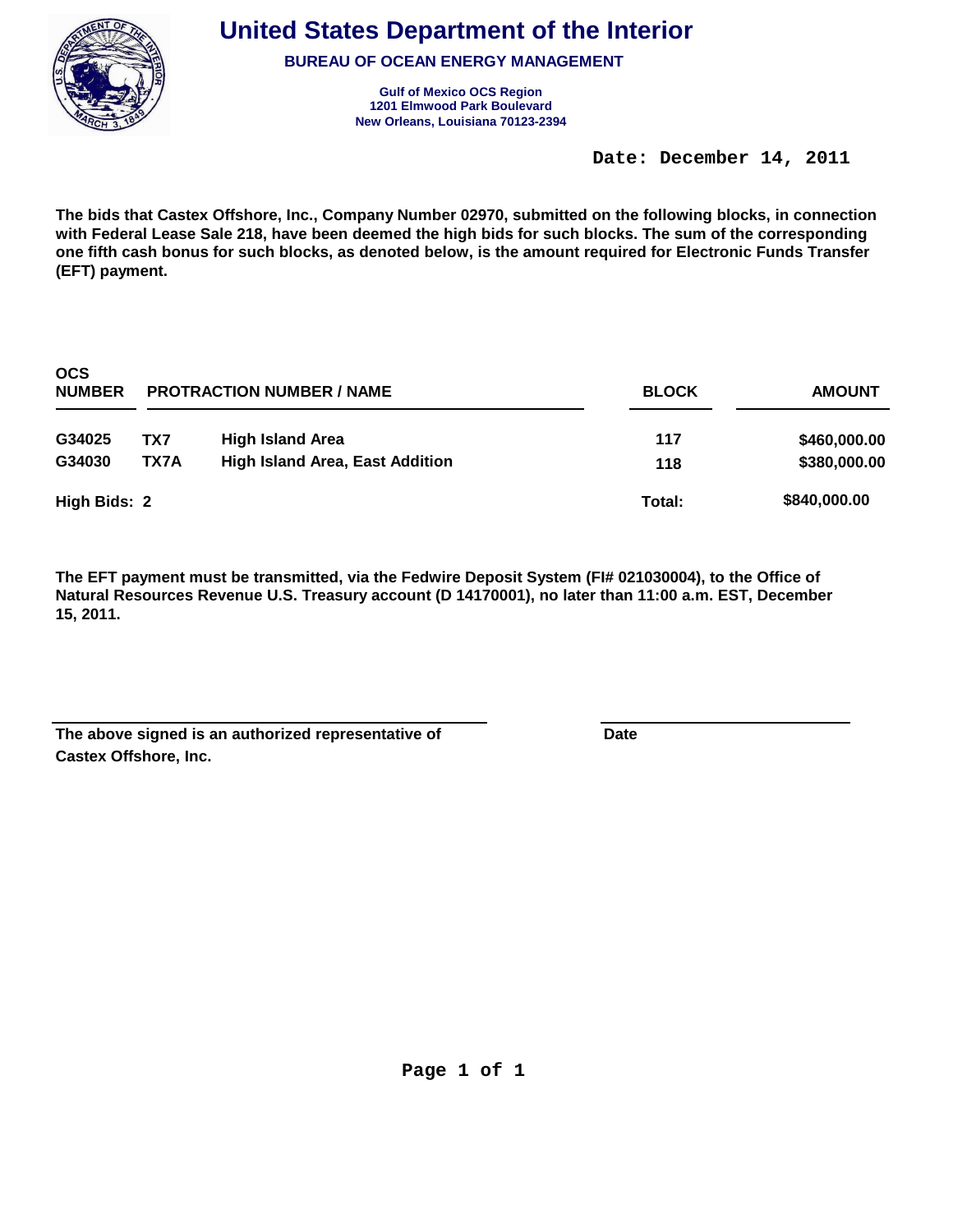

**United States Department of the Interior**

**BUREAU OF OCEAN ENERGY MANAGEMENT**

**Gulf of Mexico OCS Region New Orleans, Louisiana 70123-2394 1201 Elmwood Park Boulevard**

**Date: December 14, 2011** 

**The bids that Ecopetrol America Inc., Company Number 02990, submitted on the following blocks, in connection with Federal Lease Sale 218, have been deemed the high bids for such blocks. The sum of the corresponding one fifth cash bonus for such blocks, as denoted below, is the amount required for Electronic Funds Transfer (EFT) payment.**

| ◡◡◡<br><b>NUMBER</b> |                | <b>PROTRACTION NUMBER / NAME</b> | <b>BLOCK</b> | <b>AMOUNT</b>  |
|----------------------|----------------|----------------------------------|--------------|----------------|
| G34036               | <b>NG15-01</b> | <b>East Breaks</b>               | 284          | \$138,000.00   |
| G34037               | <b>NG15-01</b> | <b>East Breaks</b>               | 285          | \$130,000.00   |
| G34038               | <b>NG15-01</b> | <b>East Breaks</b>               | 324          | \$116,000.00   |
| G34039               | <b>NG15-01</b> | <b>East Breaks</b>               | 325          | \$144,000.00   |
| G34040               | <b>NG15-01</b> | <b>East Breaks</b>               | 328          | \$116,000.00   |
| G34041               | <b>NG15-01</b> | <b>East Breaks</b>               | 329          | \$116,000.00   |
| G34211               | <b>NG15-05</b> | <b>Keathley Canyon</b>           | 623          | \$440,000.00   |
| High Bids: 7         |                |                                  | Total:       | \$1,200,000.00 |

| The above signed is an authorized representative of | Date |
|-----------------------------------------------------|------|
| Ecopetrol America Inc.                              |      |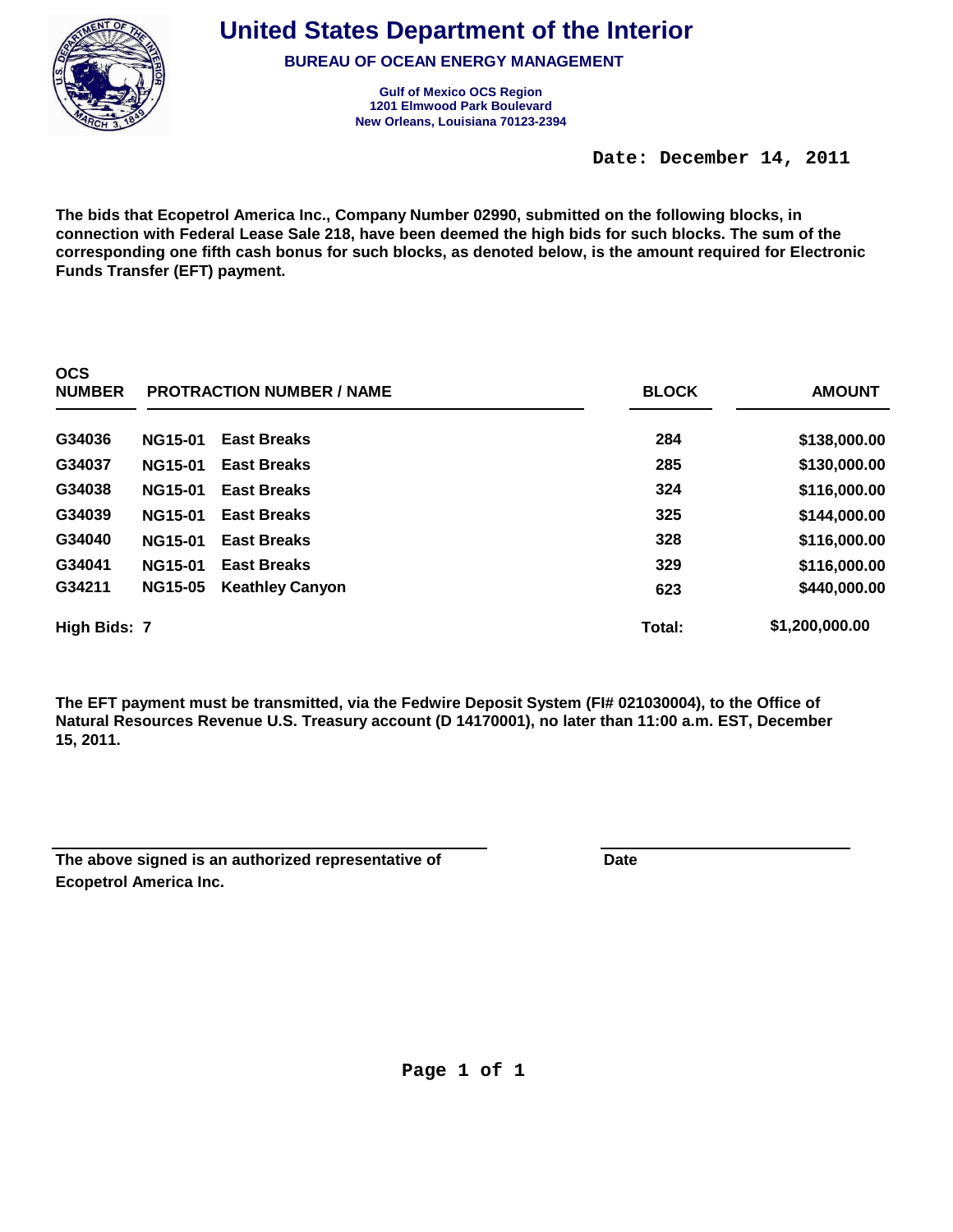

**BUREAU OF OCEAN ENERGY MANAGEMENT**

**Gulf of Mexico OCS Region New Orleans, Louisiana 70123-2394 1201 Elmwood Park Boulevard**

**Date: December 14, 2011** 

**The bid that Cathexis Oil & Gas, LLC, Company Number 03194, submitted on the following block, in connection with Federal Lease Sale 218, has been deemed the high bid for such block. The sum of the corresponding one fifth cash bonus for such block, as denoted below, is the amount required for Electronic Funds Transfer (EFT) payment.**

| <b>OCS</b><br><b>NUMBER</b> | <b>PROTRACTION NUMBER / NAME</b> |                       | <b>BLOCK</b> | <b>AMOUNT</b> |
|-----------------------------|----------------------------------|-----------------------|--------------|---------------|
| G34024                      | TX6                              | <b>Galveston Area</b> | 253          | \$30,200.00   |
| High Bid: 1                 |                                  |                       | Total:       | \$30,200.00   |

| The above signed is an authorized representative of | Date |
|-----------------------------------------------------|------|
| <b>Cathexis Oil &amp; Gas, LLC.</b>                 |      |